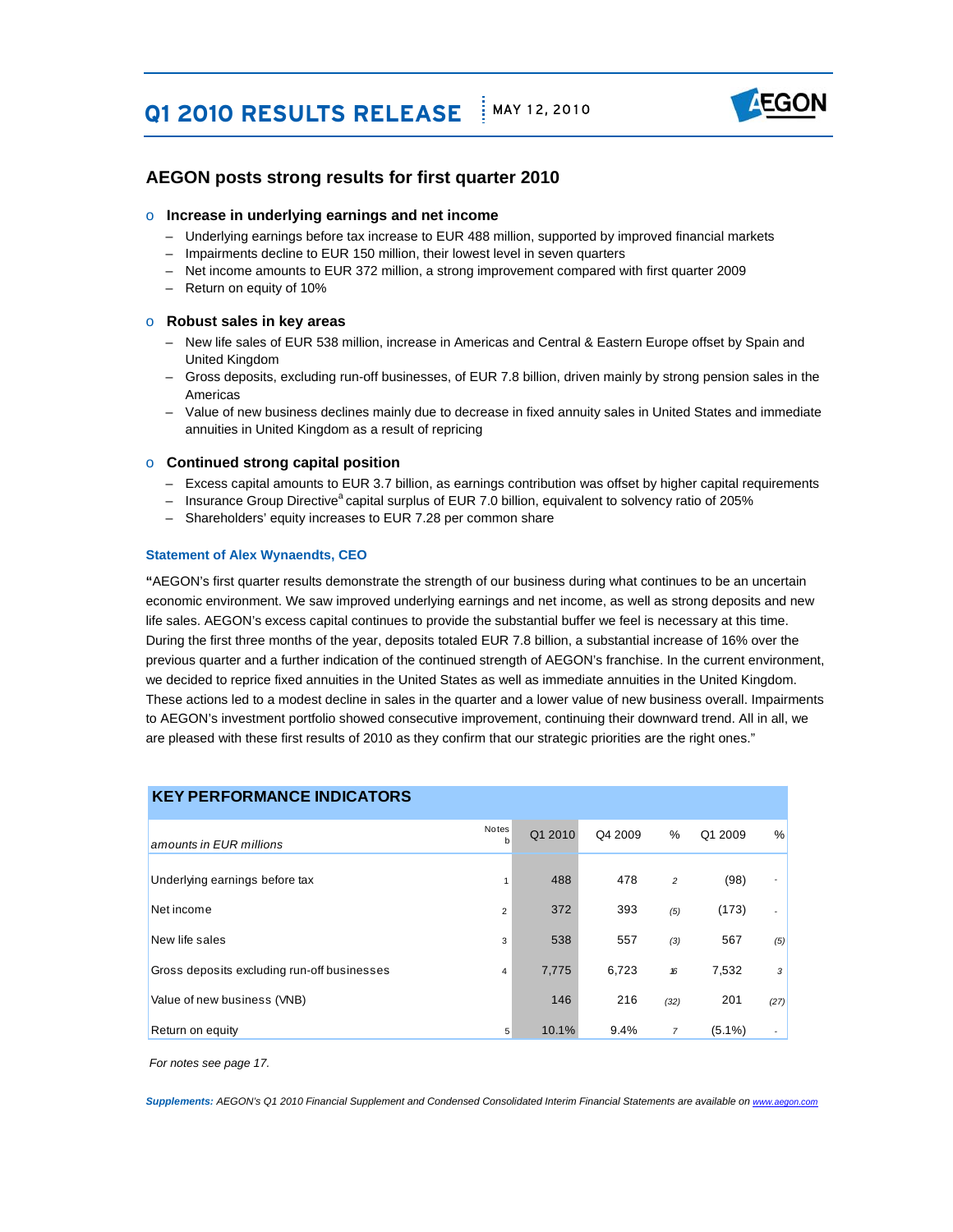

### STRATEGIC HIGHLIGHTS

- o Completed sale of Dutch funeral insurance business
- o Operating expenses decline 4% mainly as a result of cost saving measures
- o Run-off of US institutional spread-based business on track
- **o** Received 9th provincial license in China

#### **Portfolio review**

 growth, cash flow potential, return on capital and customer life cycle needs. As part of this review, AEGON earlier this year announced the sale of its EUR 212 million. The transaction was completed on April 1 and will result in a modest book gain in the second quarter 2010. AEGON is continuing to assess its businesses to ensure they meet requirements in terms of earnings funeral insurance business in the Netherlands for

#### **Cost savings**

 To improve returns from its businesses, AEGON implemented a number of measures to reduce operating expenses. As a result, operating expenses declined 4% compared with the first quarter of 2009 to movements, partly offset by higher regulatory costs. EUR 812 million mainly driven by cost reductions, lower restructuring expenses and currency

#### **Operational excellence**

 service levels and quality products and, in general, not on pricing. Though AEGON is already a cost- administration platforms, reducing processing time and increasing productivity, while improving the level AEGON differentiates itself by competing on customer efficient provider, the company has identified possible further efficiencies, such as reducing the number of of customer service.

 AEGON is also investing in its web capabilities to distribution costs and improve communications with further improve customer service levels, lower customers.

#### **Capital preservation**

 During the first quarter, a further EUR 0.1 billion in primarily the result of a reduction in asset balances quarter of 2010 was substantially lower than in capital was released from AEGON's businesses, from run-off businesses. The release in the first previous quarters.

#### **Manage AEGON as an international company**

 report results from AEGON Asset Management separately within its 'New Markets' segment. AEGON Asset Management was launched at the beginning of businesses from around the world. Starting with the first quarter of 2010, AEGON will October 2009 and brings together asset management

#### **AEGON'S AMBITION**

To be a global leader in helping customers secure their financial futures

#### **AEGON'S STRATEGIC PRIORITIES**

- o Rebalance capital allocation towards businesses with higher growth and higher return prospects
- o Improve growth and returns from existing businesses
- o Reduce financial markets risk
- o Manage AEGON as an international company

…resulting in sustainable profitable growth.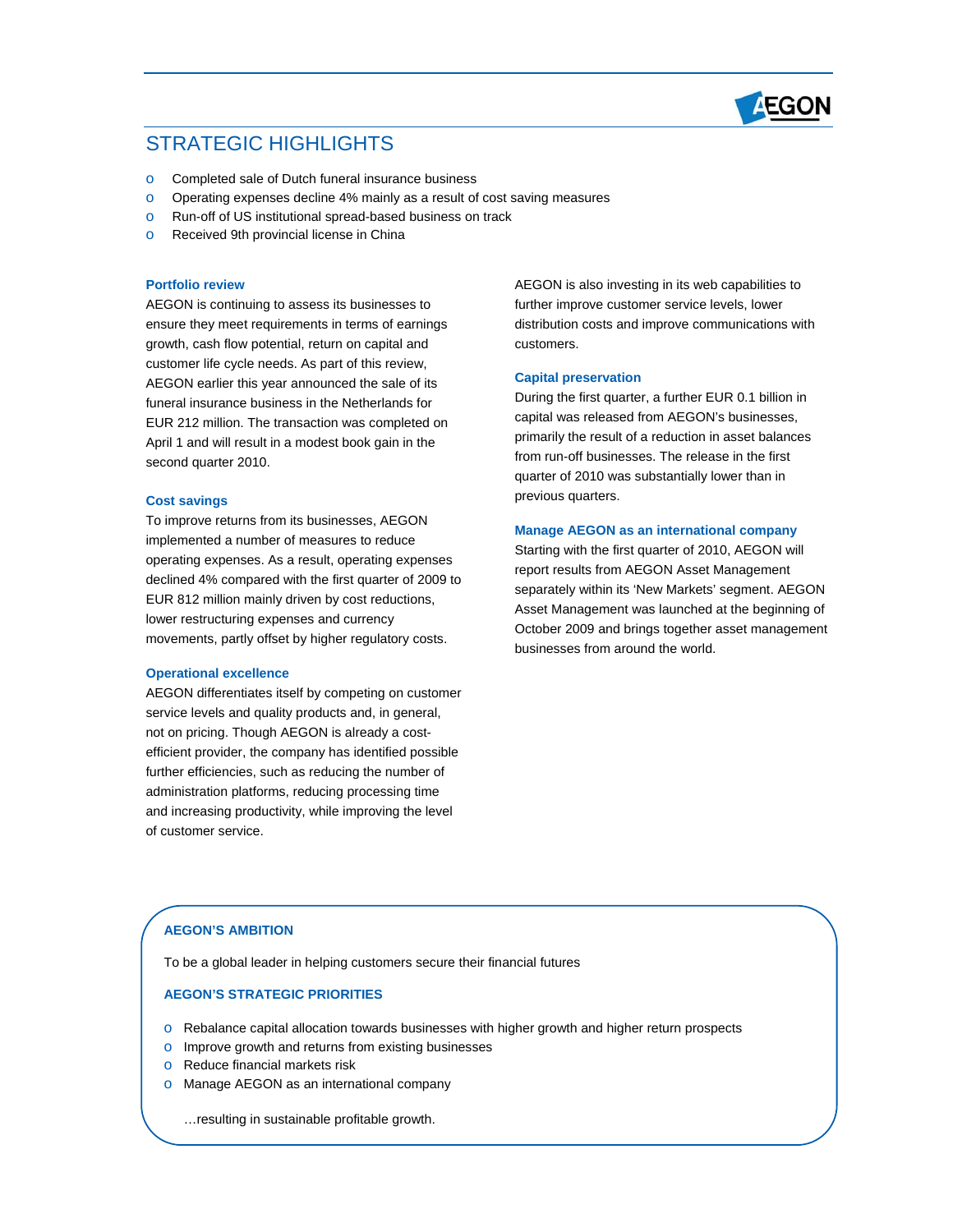### **FINANCIAL OVERVIEW**

| <b>EUR</b> millions                                                   | Q1 2010         | Q4 2009           | %                        | Q1 2009          | %                        |
|-----------------------------------------------------------------------|-----------------|-------------------|--------------------------|------------------|--------------------------|
|                                                                       |                 |                   |                          |                  |                          |
| Underlying earnings before tax                                        |                 |                   |                          |                  |                          |
| Americas<br>The Netherlands                                           | 379<br>104      | 350<br>95         | 8                        | (146)            |                          |
|                                                                       | 28              | 33                | 9                        | 72<br>8          | 44                       |
| United Kingdom<br>New markets                                         | 46              | 48                | (15)                     | 31               | $\overline{\phantom{a}}$ |
| Holding and other                                                     | (69)            | (48)              | (4)                      |                  | 48                       |
|                                                                       | 488             | 478               | (44)                     | (63)             | (10)<br>÷                |
| Underlying earnings before tax                                        |                 |                   | 2                        | (98)             |                          |
| Fair value items                                                      | (16)            | (164)             | 90                       | (167)            | 90                       |
| Realized gains/(losses) on investments                                | 126             | 315               | (60)                     | 144              | (13)                     |
| Impairment charges                                                    | (150)           | (212)             | 29                       | (385)            | 61                       |
| Other income/(charges)                                                | 23              | 5                 |                          | (24)             | ÷.                       |
| Run-off businesses                                                    | (60)            | (47)              | (28)                     | 77               | ٠                        |
| Income before tax                                                     | 411             | 375               | 10                       | (453)            | $\overline{a}$           |
| Income tax                                                            | (39)            | 18                | $\overline{\phantom{a}}$ | 280              |                          |
| Net income                                                            | 372             | 393               | (5)                      | (173)            | $\overline{\phantom{a}}$ |
| Net income / (loss) attributable to:                                  |                 |                   |                          |                  |                          |
| Equity holders of AEGON N.V.                                          | 371             | 393               | (6)                      | (173)            |                          |
| Minority Interest                                                     | $\mathbf 1$     |                   | ÷.                       |                  | ä,                       |
|                                                                       |                 |                   |                          |                  |                          |
| Net underlying earnings                                               | 381             | 390               | (2)                      | (64)             | $\overline{\phantom{a}}$ |
|                                                                       |                 |                   |                          |                  |                          |
| Commissions and expenses                                              | 1,586           | 1,406             | 13                       | 1,635            | (3)                      |
| of which operating expenses                                           | 812             | 840               | (3)                      | 847              | (4)                      |
| New life sales                                                        |                 |                   |                          |                  |                          |
| Life single premiums                                                  | 1,930           | 2,017             | (4)                      | 1,974            | (2)                      |
| Life recurring premiums annualized                                    | 345             | 355               | (3)                      | 370              | (7)                      |
| Total recurring plus 1/10 single                                      | 538             | 557               | (3)                      | 567              | (5)                      |
|                                                                       |                 |                   |                          |                  |                          |
| New life sales                                                        |                 |                   |                          |                  |                          |
| Americas                                                              | 145<br>62       | 143               | 1                        | 142              | $\overline{c}$           |
| The Netherlands<br>United Kingdom                                     | 265             | 93<br>247         | (33)<br>$\overline{7}$   | 62<br>279        |                          |
| New markets                                                           | 66              | 74                |                          | 84               | (5)                      |
| Total recurring plus 1/10 single                                      | 538             | 557               | (11)<br>(3)              | 567              | (21)<br>(5)              |
|                                                                       |                 |                   |                          |                  |                          |
| New premium production accident and health insurance                  | 148             | 125               | 18                       | 164              | (10)                     |
| New premium production general insurance                              | 14              | 21                | (33)                     | 12               | 17                       |
|                                                                       |                 |                   |                          |                  |                          |
| Gross deposits (on and off balance)                                   |                 |                   |                          |                  |                          |
| Americas<br>The Netherlands                                           | 5,403           | 4,404             | 23                       | 5,936            | (9)                      |
| United Kingdom                                                        | 743             | 1,107<br>35       | (33)                     | 462<br>52        | 61                       |
| New markets                                                           | 36<br>1,593     | 1,177             | 3<br>35                  | 1,082            | (31)                     |
| Total gross deposits excluding run-off businesses                     | 7,775           | 6,723             |                          | 7,532            | 47                       |
| Run-off businesses                                                    |                 | (4)               | 16<br>٠                  | 674              | 3<br>÷.                  |
| <b>Total gross deposits</b>                                           | 7,775           | 6,719             | 16                       | 8,206            | (5)                      |
|                                                                       |                 |                   |                          |                  |                          |
| Net deposits (on and off balance)                                     |                 |                   |                          |                  |                          |
| Americas                                                              | 524             | 385               | 36                       | 2,004            | (74)                     |
| The Netherlands                                                       | 67              | 619               | (89)                     | 55               | 22                       |
| United Kingdom                                                        | 29              | 29                |                          | 49               | (41)                     |
| New markets                                                           | 121             | 18                | ä,                       | (314)            | ÷.                       |
| Total net deposits excluding run-off businesses<br>Run-off businesses | 741<br>(2, 199) | 1,051<br>(6, 513) | (29)<br>66               | 1,794<br>(2,954) | (59)<br>26               |
| <b>Total net deposits</b>                                             | (1, 458)        | (5, 462)          | 73                       | (1, 160)         | (26)                     |
|                                                                       |                 |                   |                          |                  |                          |

### **REVENUE GENERATING INVESTMENTS**

|                                             | Mar. 31. | Dec. 31. |   |
|---------------------------------------------|----------|----------|---|
|                                             | 2010     | 2009     | % |
| Revenue generating investments (total)      | 387,912  | 362.832  |   |
| Investments general account                 | 142.254  | 134.205  | 6 |
| Investments for account of policyholders    | 135.385  | 125.845  | 8 |
| Off balance sheet investments third parties | 110,273  | 102.782  |   |

EGON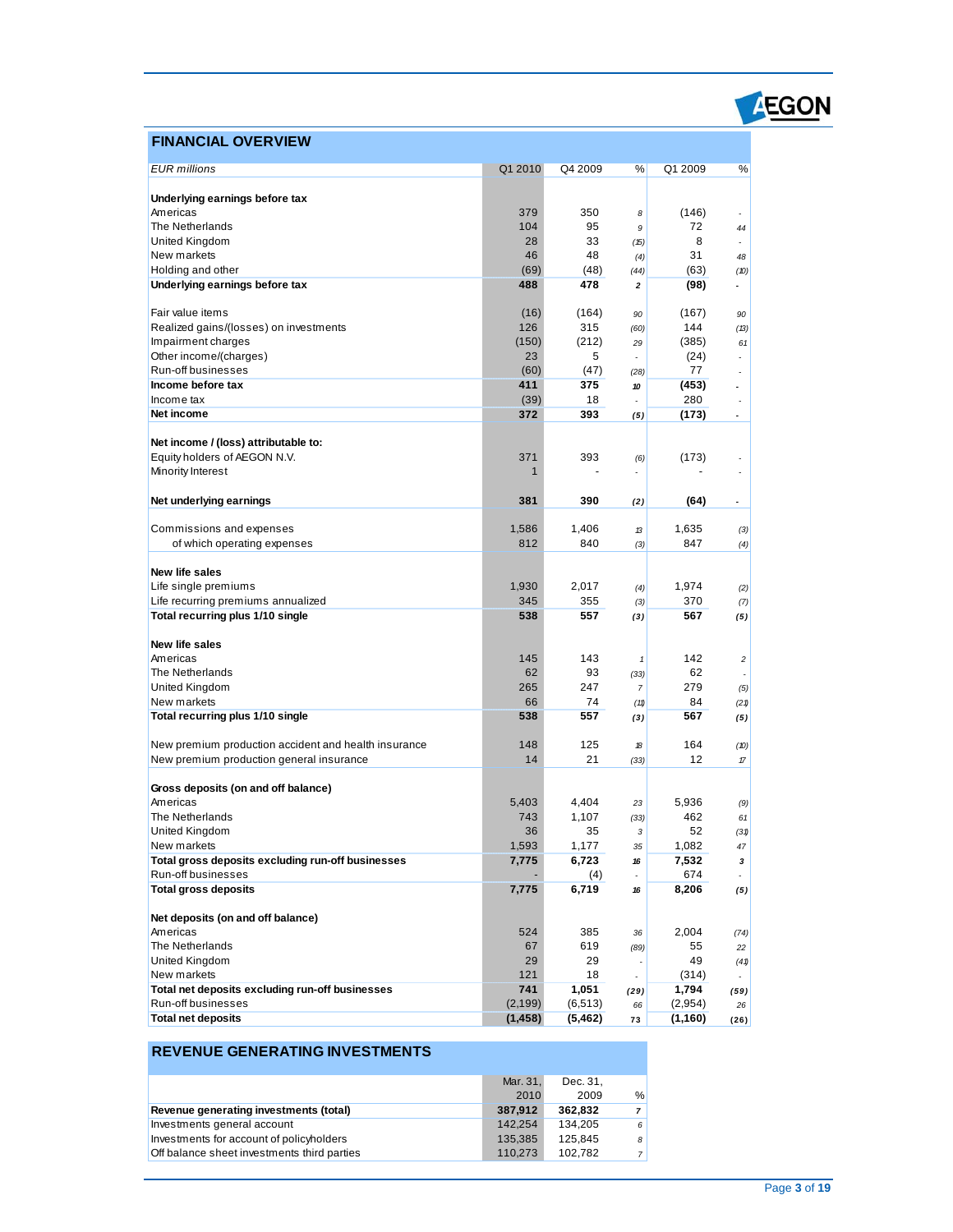

### OPERATIONAL HIGHLIGHTS

#### **Underlying earnings before tax**

 improvement compared with the same period last AEGON's underlying earnings before tax increased to EUR 488 million in the first quarter, a considerable year, the result mainly of improved financial markets and cost savings measures.

 USD 524 million compared with a loss of USD 189 million a year earlier. A recovery in equity markets and higher account balances and investment income In the **Americas**, underlying earnings totaled led to better results.

 quarter last year. This increase was mainly the result Underlying earnings in the **Netherlands** increased to EUR 104 million, up from EUR 72 million in the first of higher investment income and lower operating expenses.

 In the **United Kingdom**, underlying earnings amounted to GBP 25 million, a substantial increase from GBP 9 million in the first quarter 2009, as improvement in equity and bond markets. Technical results also improved, as a result of lower than investment income and fees benefitted from the expected claims.

 EUR 46 million due to improved results from most Underlying earnings from **New Markets** increased to operating units and the inclusion for the first time of earnings from AEGON Asset Management.

 the first quarter 2010 to EUR 69 million, primarily a Expenses for AEGON's holding company increased in result of higher funding costs.

#### **Fair value items**

 In the first quarter, fair value items showed an overall underperformance of EUR 16 million, a significant improvement compared with last year.

 related hedges. This was offset by an under- performance in the Americas, due primarily to a equity hedge and its real estate related assets. In addition, a further narrowing of AEGON's own credit spread and fair value movements of derivatives Overperformance in the Netherlands is mainly a result of movements in the fair value of guarantees and decline in the value of both the company's macro

 resulted in a loss of EUR 27 million for the holding company.

#### **Gains on investments**

 amounted to EUR 126 million. In both the United States and the Netherlands, gains were related States and the Netherlands, gains were related<br>primarily to the sale of bonds, driven by asset and In the first quarter, realized gains on investments liability management.

#### **Impairment charges**

 Compared with the first quarter of 2009, net impairments decreased sharply to EUR 150 million, their lowest level for seven quarters, though still above AEGON's long-term average expectations. Included are impairments related to the US-based financial services provider Ambac of EUR 43 million.

#### **Run-off businesses**

 AEGON's run-off businesses in the Americas recorded a loss for the first quarter of EUR 60 million, in line with the company's expectations.

#### **Income tax**

 Tax charges in the first quarter amounted to EUR 39 million and included a EUR 43 million tax benefit transactions between the United States and Ireland. related to cross-border intercompany reinsurance

#### **New life sales**

 & Eastern Europe were more than offset by decreases in the United Kingdom and Spain, resulting in total new life sales for the first quarter of 2010 of Increased new life sales in the Americas and Central EUR 538 million.

#### **Deposits**

 3% to EUR 7.8 billion compared with the first quarter last year. US pensions and third-party asset repricing. All country units recorded net deposits in the first quarter, which totaled EUR 741 million, US pension business added a new bank distribution Gross deposits, excluding run-off businesses, rose management showed increases, while deposits of fixed annuities were significantly lower following excluding run-off businesses. The company's partner during the quarter, and accounted for the majority of net deposits.<br>
Page 4 of 19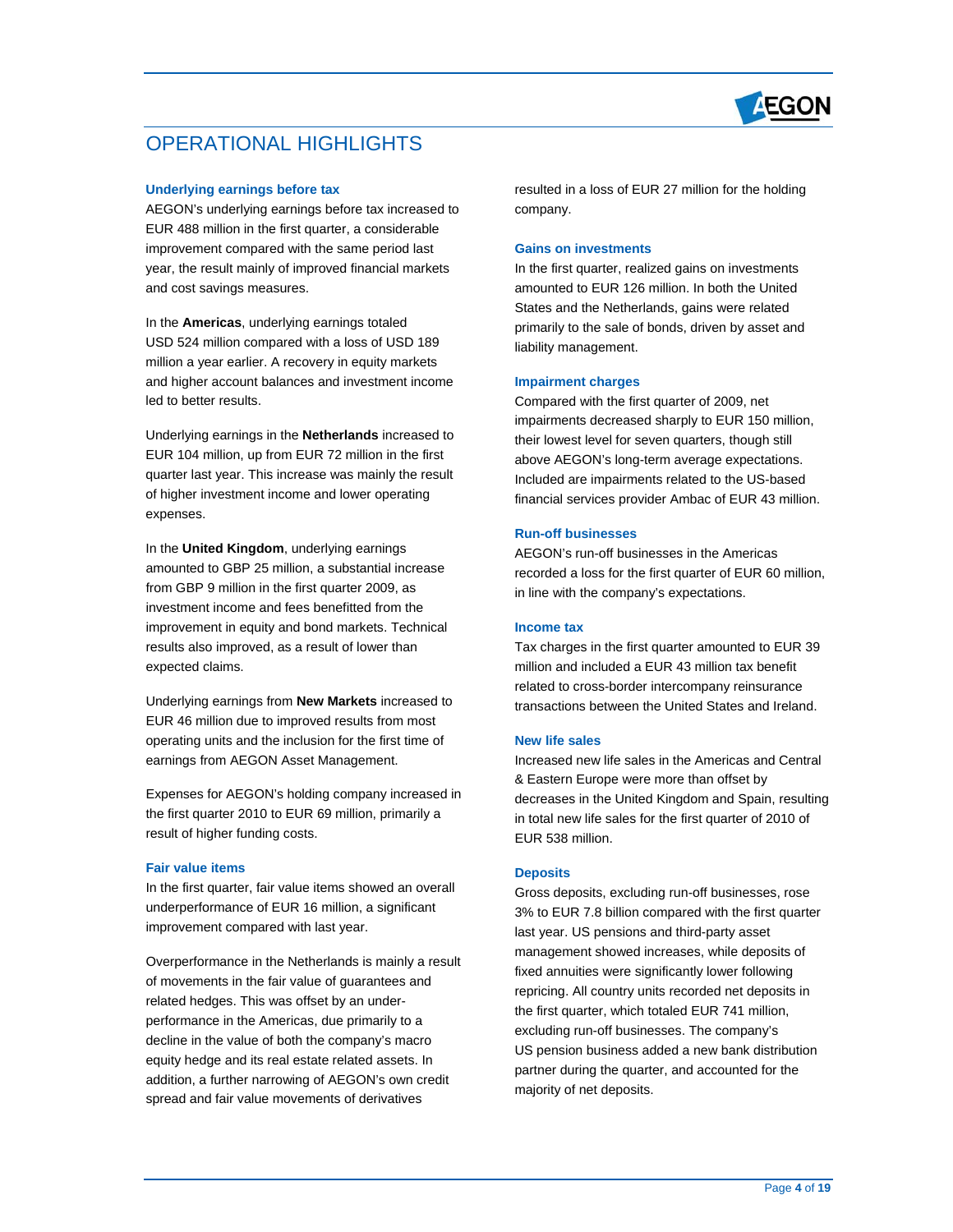

#### **Value of new business**

 in Europe was more than offset by decreases in the repricing, while lower sales of risk products led to a lower value of new business in Spain. AEGON's internal rate of return on new business increased to AEGON's value of new business declined to EUR 146 million in the first quarter. Higher value of new business from the Netherlands and variable annuities United Kingdom, the Americas and Spain. In the United Kingdom immediate annuity sales and in the United States fixed annuity sales declined following 19% in the first quarter, due to improvements in both the Americas and the Netherlands.

#### **Revenue-generating investments**

 billion, an increase of 7% compared with year-end strengthening of the US dollar against the euro and Revenue-generating investments totaled EUR 388 2009. The increase was due primarily to a improvements in market values.

#### **Capital management**

- - At the end of the first quarter, AEGON's core capital, excluding revaluation reserves, amounted to EUR 17 billion, or 74% of the company's total capital base $6,7$ .
- improvement from year-end 2009 levels, mainly Revaluation reserves at March 31, 2010 amounted to a negative EUR 474 million, a significant due to an increase in the value of fixed income securities.
- - Shareholders' equity improved to EUR 14.5 billion net income of EUR 372 million for the first quarter. as a result of improved revaluation reserves, strengthening of the US dollar against the euro and
- At March 31, 2010, AEGON's Insurance Group Directive (IGD) capital surplus totaled EUR 7.0 billion, equivalent to a solvency ratio of 205%.
- Excess capital above AA capital adequacy requirements totaled EUR 3.7 billion.

#### **Risk management**

 Standard & Poor's has upgraded its assessment of management framework and the fact that this framework is now fully embedded in its business. AEGON's enterprise risk management (ERM) framework to 'strong', reflecting significant advances the company has made in developing its risk

 relating to AEGON's participation in the capital plan, through the Dutch Ministry of Finance, to the AEGON is not in a position to speculate about the timing or final outcome of this process; nor to discuss AEGON is engaged in the process of obtaining the European's Commission's final consent to the terms support program of the Dutch government at the end of 2008. In November 2009, AEGON submitted a European Commission to demonstrate that its businesses are fundamentally sound and viable. This plan is a requirement for all financial institutions that received state support during the financial crisis. any details relating to the process underway.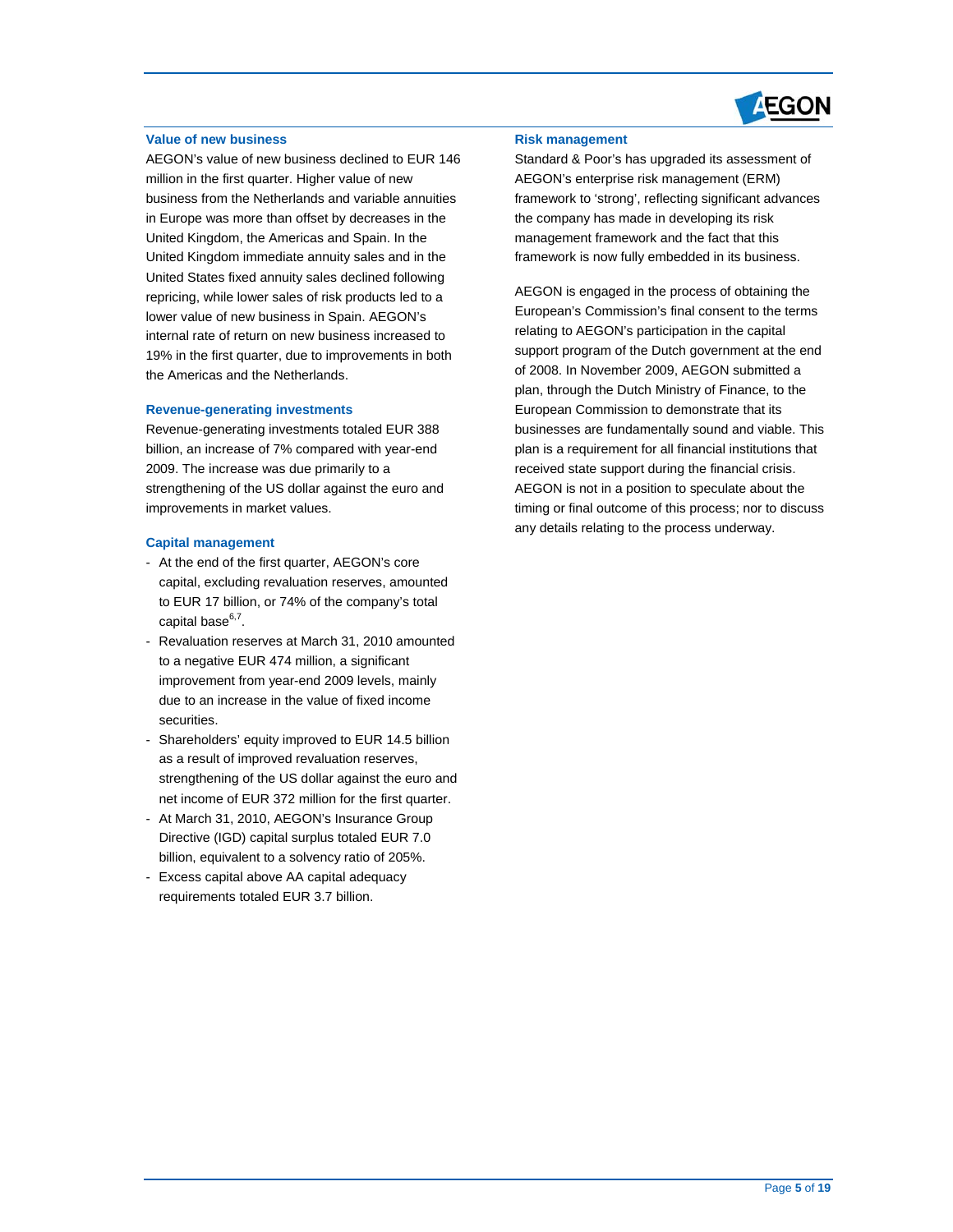

## APPENDIX I • Americas • The Netherlands • United Kingdom • New Markets

|                                                       |                |                          | amounts in million EUR (unless otherw ise stated)<br>Holding, |                          |                          |            |
|-------------------------------------------------------|----------------|--------------------------|---------------------------------------------------------------|--------------------------|--------------------------|------------|
|                                                       |                |                          |                                                               |                          | other                    |            |
|                                                       |                | The                      | <b>United</b>                                                 | <b>New</b>               | activities &             | Total      |
|                                                       |                | Americas Netherlands     | Kingdom                                                       | <b>Markets</b>           | eliminations             | <b>EUR</b> |
| Underlying earnings before tax by line of business    |                |                          |                                                               |                          |                          |            |
| Life                                                  | 148            | 39                       | 21                                                            | 21                       | $\overline{\phantom{m}}$ | 229        |
| Individual savings and retirement products            | 138            |                          |                                                               | (6)                      |                          | 132        |
| Pensions                                              | 62             | 47                       | 9                                                             | 4                        |                          | 122        |
| Life reinsurance                                      | 30             |                          | -                                                             |                          |                          | 30         |
| Non-life                                              |                | 7                        | ٠                                                             | 8                        |                          | 15         |
| <b>Distribution</b>                                   | $\blacksquare$ | 11                       | (2)                                                           |                          |                          | 9          |
| Asset Management                                      |                |                          | $\blacksquare$                                                | 7                        |                          | 7          |
| Other                                                 |                | ٠                        | -                                                             | ٠                        | (69)                     | (69)       |
| Share in underlying earnings before tax of associates | 1              | ٠                        | ٠                                                             | 12                       |                          | 13         |
| Underlying earnings before tax                        | 379            | 104                      | 28                                                            | 46                       | (69)                     | 488        |
| Fair value items                                      | (86)           | 91                       | 3                                                             | 3                        | (27)                     | (16)       |
| Realized gains/(losses) on investments                | 24             | 96                       | 3                                                             | 3                        | ٠                        | 126        |
| Impairment charges                                    | (139)          | (1)                      | (8)                                                           | (2)                      |                          | (150)      |
| Other income/(charges)                                |                | $\overline{\phantom{a}}$ | 23                                                            |                          |                          | 23         |
| Run-off businesses                                    | (60)           |                          | $\blacksquare$                                                | $\overline{\phantom{a}}$ | ٠                        | (60)       |
| Income before tax                                     | 118            | 290                      | 49                                                            | 50                       | (96)                     | 411        |
| Income tax                                            | 39             | (67)                     | (26)                                                          | (13)                     | 28                       | (39)       |
| Net income                                            | 157            | 223                      | 23                                                            | 37                       | (68)                     | 372        |
| Net underlying earnings                               | 295            | 77                       | 25                                                            | 32                       | (48)                     | 381        |

### **FINANCIAL OVERVIEW, Q1 2010 GEOGRAPHICALLY**

| <b>EMPLOYEE NUMBERS</b>                                     | At       | At       |
|-------------------------------------------------------------|----------|----------|
|                                                             | Mar. 31, | Dec. 31, |
|                                                             | 2010     | 2009     |
|                                                             |          |          |
| Employees excl. agents                                      | 25.204   | 25,090   |
| Agents                                                      | 3.044    | 3.292    |
| Total number of employees excluding Associates              | 28.248   | 28,382   |
| AEGON's share of employees (including agents) in Associates | 2,854    | 2,582    |
| Total                                                       | 31,102   | 30,964   |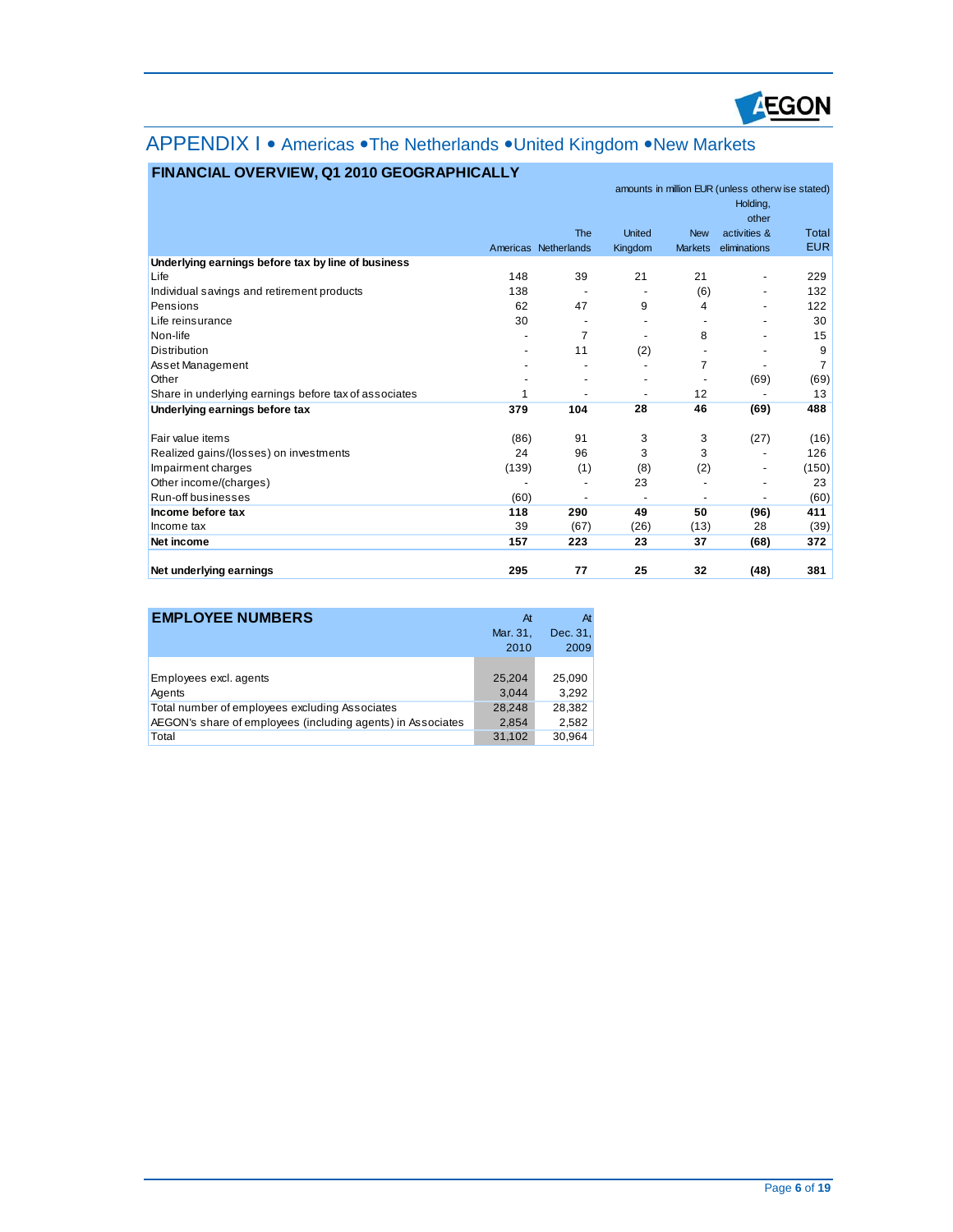

| AMERICAS                                                                     |              |           |            |           |                          |
|------------------------------------------------------------------------------|--------------|-----------|------------|-----------|--------------------------|
| <b>USD millions</b>                                                          | Q1 2010      | Q4 2009   | %          | Q1 2009   | %                        |
|                                                                              |              |           |            |           |                          |
| Underlying earnings before tax by line of business                           |              |           |            |           |                          |
| Life and protection<br><b>Fixed annuities</b>                                | 194          | 237       | (18)       | 198<br>72 | (2)                      |
| Variable annuities                                                           | 121<br>69    | 116<br>50 | 4<br>38    | (489)     | 68<br>ä,                 |
| Retail mutual funds                                                          |              | (3)       | ÷,         | (4)       |                          |
| Individual savings and retirement products                                   | 190          | 163       | $\pi$      | (421)     | $\overline{\phantom{a}}$ |
| Employer solutions & pensions                                                | 86           | 69        | 25         | 47        | 83                       |
| Life reinsurance                                                             | 42           | 22        | 91         | (30)      | ٠                        |
| Canada                                                                       | 11           | 21        | (48)       | 21        | (48)                     |
| Latin America                                                                | 1            | (2)       |            | (4)       |                          |
| Underlying earnings before tax                                               | 524          | 510       | 3          | (189)     | ٠                        |
| Fair value items                                                             | (120)        | (222)     |            | (1)       |                          |
| Realized gains/(losses) on investments                                       | 33           | 153       | 46<br>(78) | (4)       | ä,                       |
| Impairment charges                                                           | (191)        | (231)     | 17         | (370)     | 48                       |
| Other income/(charges)                                                       |              |           |            | 1         |                          |
| Run- off businesses                                                          | (83)         | (64)      | (30)       | 100       | ä,                       |
| Income before tax                                                            | 163          | 146       | 12         | (463)     |                          |
| Income tax                                                                   | 54           | 120       | (55)       | 290       | (81)                     |
| Net income                                                                   | 217          | 266       | (18)       | (173)     | ٠                        |
|                                                                              |              |           |            |           |                          |
| Net income / (loss) attributable to:                                         |              |           |            |           |                          |
| Equity holders of AEGON N.V.                                                 | 217          | 266       | (18)       | (173)     |                          |
| Net underlying earnings                                                      | 408          | 423       | (4)        | (121)     | ÷,                       |
|                                                                              |              |           |            |           |                          |
| Commissions and expenses                                                     | 1,355        | 1,159     | 17         | 1,325     | $\overline{\mathbf{c}}$  |
| of which operating expenses                                                  | 501          | 559       | (10)       | 565       | (11)                     |
|                                                                              |              |           |            |           |                          |
| New life sales                                                               | 194          | 184       | 5          | 91        | 113                      |
| Life single premiums<br>Life recurring premiums annualized                   | 183          | 197       | (7)        | 176       | 4                        |
| Total recurring plus 1/10 single                                             | 202          | 216       | (6)        | 185       | 9                        |
|                                                                              |              |           |            |           |                          |
| Life & protection                                                            | 121          | 124       | (2)        | 107       | 13                       |
| Employer solutions & pensions                                                | 9            | 6         | 50         | 10        | (10)                     |
| Life reinsurance                                                             | 47           | 58        | (19)       | 52        | (10)                     |
| Canada                                                                       | 15           | 20        | (25)       | 12        | 25                       |
| Latin America                                                                | 10           | 8         | 25         | 4         | 150                      |
| Total recurring plus 1/10 single                                             | 202          | 216       | (6)        | 185       | 9                        |
| New premium production accident and health insurance                         | 184          | 184       |            | 203       | (9)                      |
|                                                                              |              |           |            |           |                          |
| Gross deposits (on and off balance) by line of business<br>Life & protection | 3            | 2         |            | 3         |                          |
| <b>Fixed annuities</b>                                                       | 185          | 641       | (71)       | 2,114     | (91)                     |
| Variable annuities                                                           | 809          | 785       | 3          | 708       | 14                       |
| Retail mutual funds                                                          | 976          | 859       | $14$       | 306       |                          |
| Individual savings & retirement products                                     | 1,970        | 2,285     |            | 3,128     | (37)                     |
| Employer solutions & pensions                                                | 5,217        | 4,232     | 23         | 4,514     | 16                       |
| Life reinsurance                                                             | $\mathbf{1}$ |           |            |           |                          |
| Canada                                                                       | 286          | 197       | 45         | 85        | ä,                       |
| Total gross deposits excluding run-off businesses                            | 7,477        | 6,716     | 11         | 7,730     | (3)                      |
| Run-off businesses                                                           |              | 27        |            | 877       |                          |
| <b>Total gross deposits</b>                                                  | 7,477        | 6,743     | 11         | 8,607     | (13)                     |
| Net deposits (on and off balance) by line of business                        |              |           |            |           |                          |
| Life & protection                                                            | (15)         | (10)      |            | (21)      | 29                       |
| <b>Fixed annuities</b>                                                       | (543)        | (128)     |            | 1,075     |                          |
| Variable annuities                                                           | (23)         | (4)       |            | (2)       |                          |
| Retail mutual funds                                                          | 418          | 387       | 8          | (251)     | $\overline{\phantom{a}}$ |
| Individual savings & retirement products                                     | (148)        | 255       |            | 822       |                          |
| Employer solutions & pensions                                                | 1,386        | 516       | 169        | 1,878     | (26)                     |
| Life reinsurance                                                             | (15)         | (17)      | 12         | (20)      | 25                       |
| Canada                                                                       | (482)        | (85)      |            | (49)      |                          |
| Total net deposits excluding run-off businesses                              | 726          | 659       | 10         | 2,610     | (72)                     |
| Run-off businesses                                                           | (3,043)      | (9,430)   |            | (3, 847)  | 21                       |
| <b>Total net deposits</b>                                                    | (2, 317)     | (8,771)   | 74         | (1,237)   | (87)                     |

### **REVENUE GENERATING INVESTMENTS**

|                                             | Mar. 31. | Dec. 31. |                |
|---------------------------------------------|----------|----------|----------------|
|                                             | 2010     | 2009     | %              |
| Revenue generating investments (total)      | 305.832  | 307.431  | (1)            |
| Investments general account                 | 125.186  | 123.560  |                |
| Investments for account of policyholders    | 73.214   | 71.915   | 2 <sup>1</sup> |
| Off balance sheet investments third parties | 107.432  | 111.956  | (4)            |

For the amounts in euro see the Financial Supplement.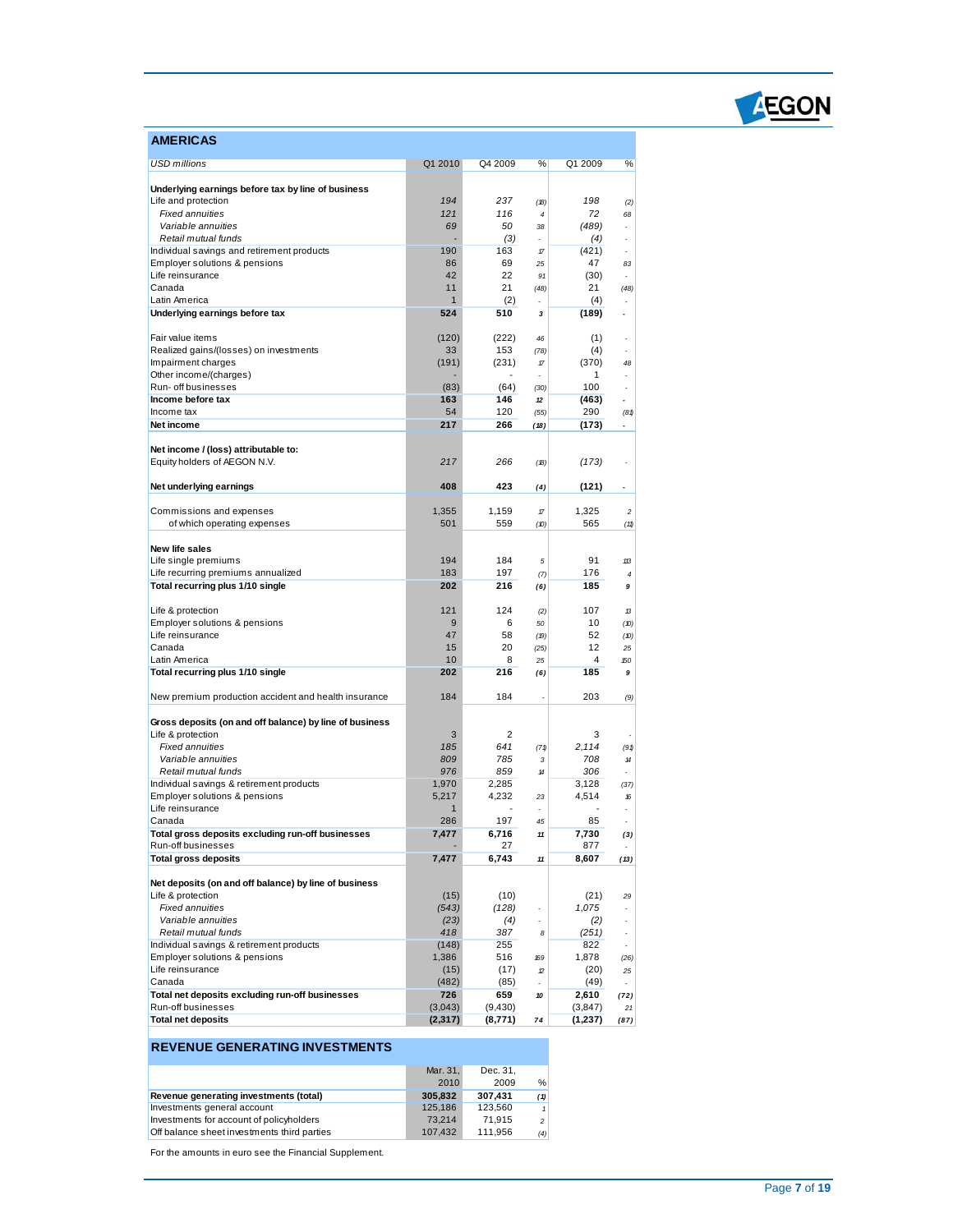

### AMERICAS

- o Underlying earnings before tax increase to USD 524 million
- o Impairments decline to USD 191 million, their lowest level in seven quarters
- o Gross deposits remain strong at USD 7.5 billion, helped by demand for pension products

#### **Underlying earnings before tax**

 compared with a loss of USD 189 million a year earlier. A recovery in equity markets and higher account balances and investment income led to better Underlying earnings totaled USD 524 million results.

- - Earnings from Life & Protection amounted to USD 194 million, a slight decrease compared with the first quarter 2009, mainly driven by adverse claim experience in the protection business.
- to USD 190 million as variable annuities and mutual Fixed annuities, meanwhile, benefited from wider - Individual Savings & Retirement earnings increased funds profited from a recovery in equity markets. spreads.
- increased to USD 86 million, primarily the result of - Earnings from Employer Solutions & Pensions further business growth and improved margins.
- - Life reinsurance earnings increased to USD 42 million, as a result of a recovery in equity markets, improved mortality and higher investment income.
- amounted to USD 11 million, a decline compared - Earnings from AEGON's operations in Canada with last year, mainly as a result of lower mortality results.
- USD 1 million to earnings. - Latin America, which represents AEGON's joint ventures in Brazil and Mexico, contributed

#### **Net income**

 year. This improvement was the result of substantially higher underlying earnings, realized gains on investments and a strong decline in impairments. These factors more than offset an underperformance Net income from AEGON's operations in the Americas amounted to USD 217 million, a considerable improvement from the same quarter last in fair value items and lower earnings from AEGON's run-off businesses.

The underperformance in fair value items totaled The underperformance in fair value items totaled<br>USD 120 million, due primarily to a decline in the value of both the company's macro equity hedge and its real estate related assets.

 to corporate investment grade bonds sold in order to extend the average duration of assets held in some of Realized gains on investments amounted to USD 33 million in the first quarter this year, and were related AEGON's investment portfolios.

 the total impairments, USD 151 million was At USD 191 million, net impairments remain above AEGON's long-term expectations. Of the impairments during the first quarter, USD 60 million was related to US financial firm Ambac. The majority of these impairments consisted of structured assets for which AEGON no longer values the Ambac guarantee. Of attributable to US housing related assets.

 AEGON's run-off businesses in the Americas recorded a loss in the first quarter of USD 83 million, in line with expectations.

 Net income from AEGON's operations in the the first quarter as tax charges on underlying earnings Americas included a tax benefit of USD 54 million in were more than offset by tax benefits on both the company's non-underlying earnings and on crossborder intercompany reinsurance treaties.

#### **Operating expenses**

 plan costs and the transfer of asset management operating expenses remained stable as continued cost savings initiatives offset growth in the business. Operating expenses declined to USD 501 million as a result of lower restructuring and employee benefit activities to AEGON Asset Management. Adjusted

#### **Sales and deposits**

 New life sales increased 9% compared with the first quarter 2009 to USD 202 million. This was a result of growth across most of the company's distribution channels, and particularly in the retail life insurance businesses across the Americas. New premium production for accident and health products declined worksite marketing were more than offset by the effects of the closure of AEGON's automotive credit business in the United States in 2009. to USD 184 million however, as higher sales from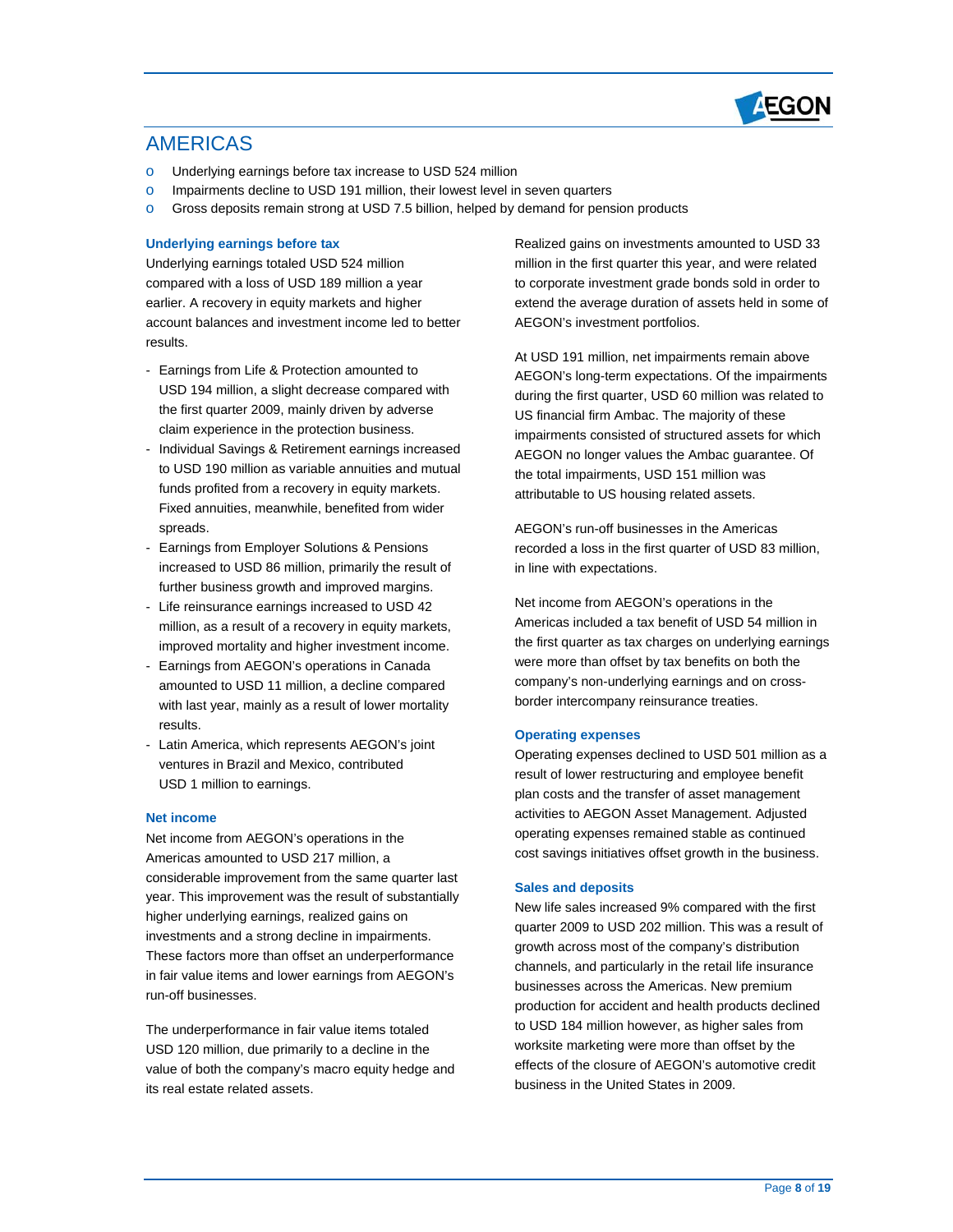

 variable annuity and mutual fund deposits were offset and mutual fund inflows were partly offset by outflows Gross deposits excluding run-off businesses decreased 3% to USD 7.5 billion as higher pension, by lower fixed annuity deposits, following repricing. In addition, written pension sales were up strongly and a new bank distribution partner for retirement products was added during the quarter. Net deposits excluding run-off businesses totaled USD 0.7 billion as pension from variable annuities in Canada and fixed annuities in the United States.

#### **Value of new business**

 mutual funds. The reduction in the value of new business was primarily the result of lower fixed Value of new business declined to USD 71 million despite higher margins on variable annuities and annuity sales and higher assumed reserve financing costs. The internal rate of return for the quarter rose to 13%.

#### **Revenue-generating assets**

 billion, as new money inflows and the effect of Revenue-generating assets declined to USD 306 improved financial markets were offset by outflows from AEGON's run-off businesses and the transfer of assets to AEGON Asset Management.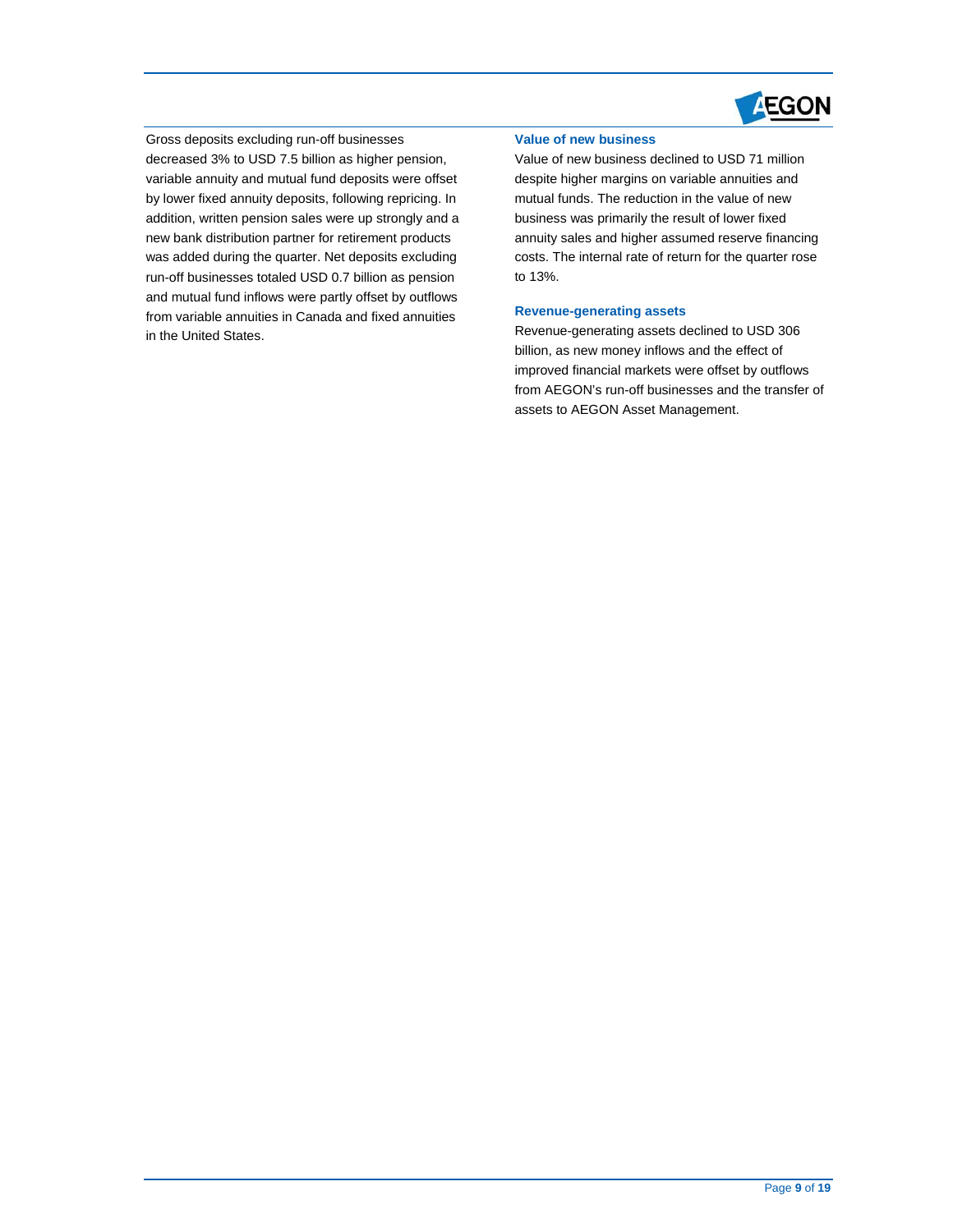### **THE NETHERLANDS**

| <b>EUR</b> millions                                     | Q1 2010        | Q4 2009        | %                          | Q1 2009 | %                        |
|---------------------------------------------------------|----------------|----------------|----------------------------|---------|--------------------------|
|                                                         |                |                |                            |         |                          |
| Underlying earnings before tax by line of business      |                |                |                            |         |                          |
| Life and Savings                                        | 39             | 34             | 15                         | 35      | 11                       |
| Pensions                                                | 47             | 53             | (11)                       | 26      | 81                       |
| Non life                                                | $\overline{7}$ | 9              | (22)                       | 2       | ä,                       |
| Distribution                                            | 11             | 1              |                            | 9       | 22                       |
| Share in underlying earnings before tax of associates   |                | (2)            |                            |         | ÷                        |
| Underlying earnings before tax                          | 104            | 95             | 9                          | 72      | 44                       |
| Fair value items                                        | 91             | (31)           | ä,                         | (218)   | ٠                        |
| Realized gains/(losses) on investments                  | 96             | 178            | (46)                       | 138     | (30)                     |
| Impairment charges                                      | (1)            | 7              |                            | (78)    | 99                       |
| Income before tax                                       | 290            | 249            | 16                         | (86)    | $\overline{a}$           |
| Income tax                                              | (67)           | (45)           | (49)                       | 45      | ä,                       |
| Net income                                              | 223            | 204            | 9                          | (41)    | $\overline{\phantom{a}}$ |
|                                                         |                |                |                            |         |                          |
| Net income / (loss) attributable to:                    |                |                |                            |         |                          |
| Equity holders of AEGON N.V.                            | 223            | 204            | 9                          | (41)    | ÷,                       |
|                                                         |                |                |                            |         |                          |
| Net underlying earnings                                 | 77             | 72             | $\overline{7}$             | 55      | 40                       |
| Commissions and expenses                                | 264            | 321            | (18)                       | 307     | (14)                     |
| of which operating expenses                             | 182            | 258            | (29)                       | 217     | (16)                     |
|                                                         |                |                |                            |         |                          |
| New life sales                                          |                |                |                            |         |                          |
| Life single premiums                                    | 397            | 638            | (38)                       | 391     | $\overline{c}$           |
| Life recurring premiums annualized                      | 22             | 29             | (24)                       | 23      | (4)                      |
| Total recurring plus 1/10 single                        | 62             | 93             | (33)                       | 62      | $\tilde{\phantom{a}}$    |
|                                                         |                |                |                            |         |                          |
| Life and Savings                                        | 27             | 21             | 29                         | 23      | $\pi$                    |
| Pensions                                                | 35             | 72             | (51)                       | 39      | (D)                      |
| Total recurring plus 1/10 single                        | 62             | 93             | (33)                       | 62      | $\overline{a}$           |
| New premium production accident and health insurance    | 11             | 4              | 175                        | 7       | 57                       |
| New premium production general insurance                | 8              | $\overline{7}$ | $\boldsymbol{\mathcal{H}}$ | 7       | 14                       |
|                                                         |                |                |                            |         |                          |
| Gross deposits (on and off balance) by line of business |                |                |                            |         |                          |
| Life and Savings                                        | 683            | 1,017          | (33)                       | 450     | 52                       |
| Pensions                                                | 60             | 90             | (33)                       | 12      |                          |
| <b>Total gross deposits</b>                             | 743            | 1,107          | (33)                       | 462     | 61                       |
|                                                         |                |                |                            |         |                          |
| Net deposits (on and off balance) by line of business   |                |                |                            |         |                          |
| Life and Savings                                        | 82             | 454            | (82)                       | (67)    | ÷,                       |
| Pensions                                                | (15)           | 165            |                            | 122     |                          |
| <b>Total net deposits</b>                               | 67             | 619            | (89)                       | 55      | 22                       |

### **REVENUE GENERATING INVESTMENTS**

|                                             | Mar. 31, | Dec. 31. |      |
|---------------------------------------------|----------|----------|------|
|                                             | 2010     | 2009     | %    |
| Revenue generating investments (total)      | 70.867   | 70.861   |      |
| Investments general account                 | 36.294   | 36.144   |      |
| Investments for account of policyholders    | 23,665   | 21.749   | 9    |
| Off balance sheet investments third parties | 10,908   | 12.968   | (16) |

**AEGON**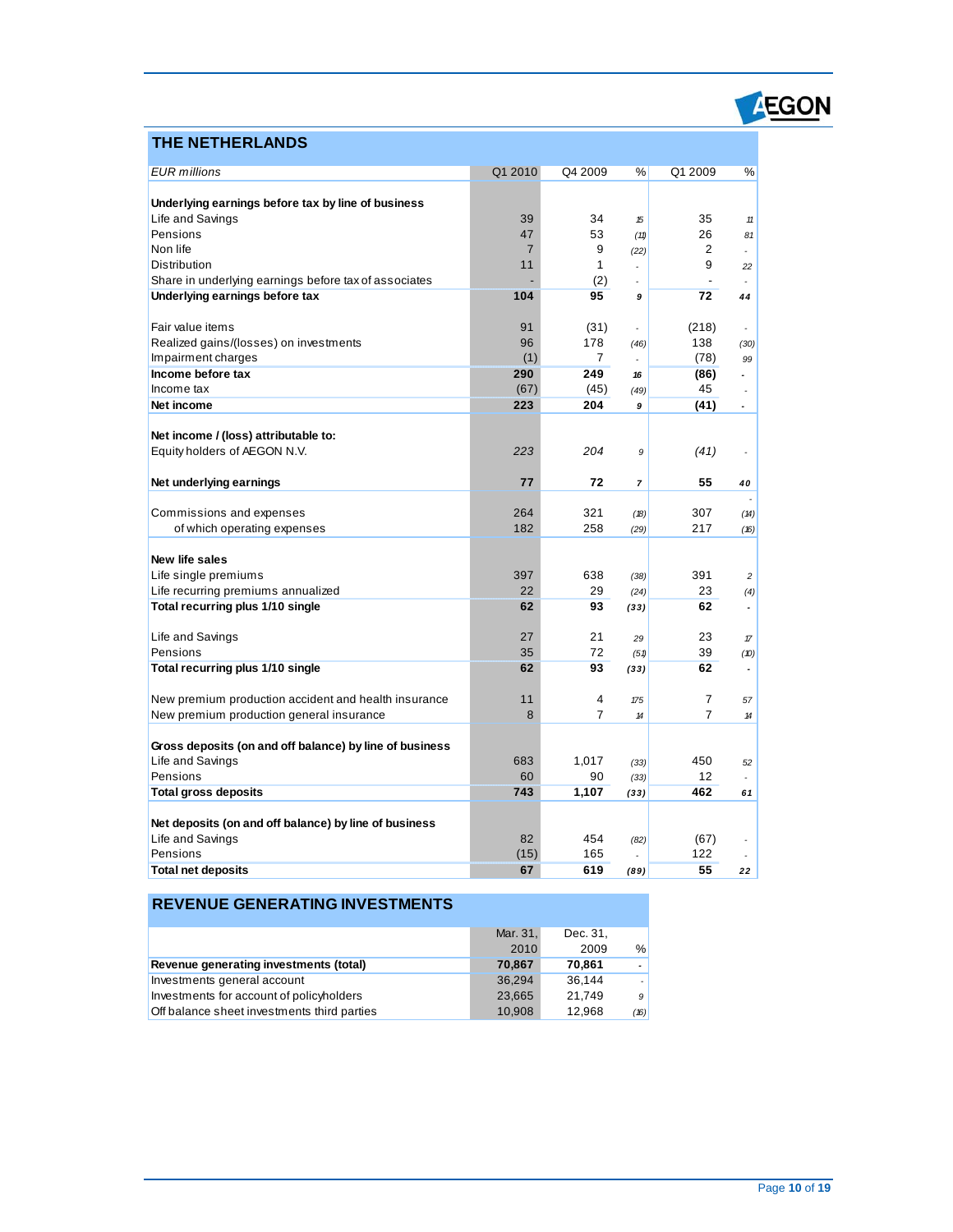

### THE NETHERI ANDS

- o Underlying earnings before tax rise to EUR 104 million; all businesses contribute to increase
- o Net income rises to EUR 223 million
- o New life sales remain high at EUR 62 million

#### **Underlying earnings before tax**

 Underlying earnings increased to EUR 104 million, up from EUR 72 million in the first quarter last year. This increase was mainly the result of higher investment income and lower operating expenses.

- Earnings from Life & Savings increased to EUR 39 million, mainly the result of improved margins on savings account balances.
- - Pension earnings of EUR 47 million were the interest results and cost saving measures. result of improved underwriting results, higher
- Non-life earnings improved to EUR 7 million mainly as a result of lower costs.
- - Earnings from Distribution increased to EUR 11 million, primarily the result of the sale last year of the loss-making brokerage activities.

#### **Net income**

 improvement was the result of higher underlying gains on investments and an increase in tax charges. Net income from AEGON's operations in the Netherlands increased to EUR 223 million. The earnings, positive results on fair value items and lower impairment charges, partly offset by a decline in

Fair value items showed an overperformance of Fair value items showed an overperformance of<br>EUR 91 million mainly as a result of movements in the result of adjustments in the investment portfolio for gains on investments totaled EUR 96 million. fair value of guarantees and related hedges. As a asset and liability management purposes, realized

#### **Operating expenses**

 implemented last year, as well as the transfer of asset management activities in the Netherlands to AEGON Operating expenses declined 16% to EUR 182 million in the first quarter, the result of cost saving initiatives Asset Management.

#### **Sales and deposits**

 New life sales of EUR 62 million were in line with the first quarter last year, as higher Individual life sales were offset by lower pension sales.

 more of the disability insurance market in the production rose to EUR 11 million in the first quarter of this year. Following recent changes in government regulations, Netherlands is now open to private sector insurers. As a result, AEGON's accident & health premium

#### **Value of new business**

 Higher volumes and margins in the life business as well as improved margins on pensions resulted in an increase in the value of new business in the first quarter of 2010 to EUR 49 million. The internal rate of return amounted to 19% over the first three months of the year, driven mainly by a change in business mix.

#### **Revenue-generating investments**

 Revenue-generating investments were stable at This was primarily the result of a combination of lower risk-free interest rates and higher equity markets during the quarter and the transfer of third party EUR 70.9 billion, compared with the previous quarter. assets to AEGON Asset Management.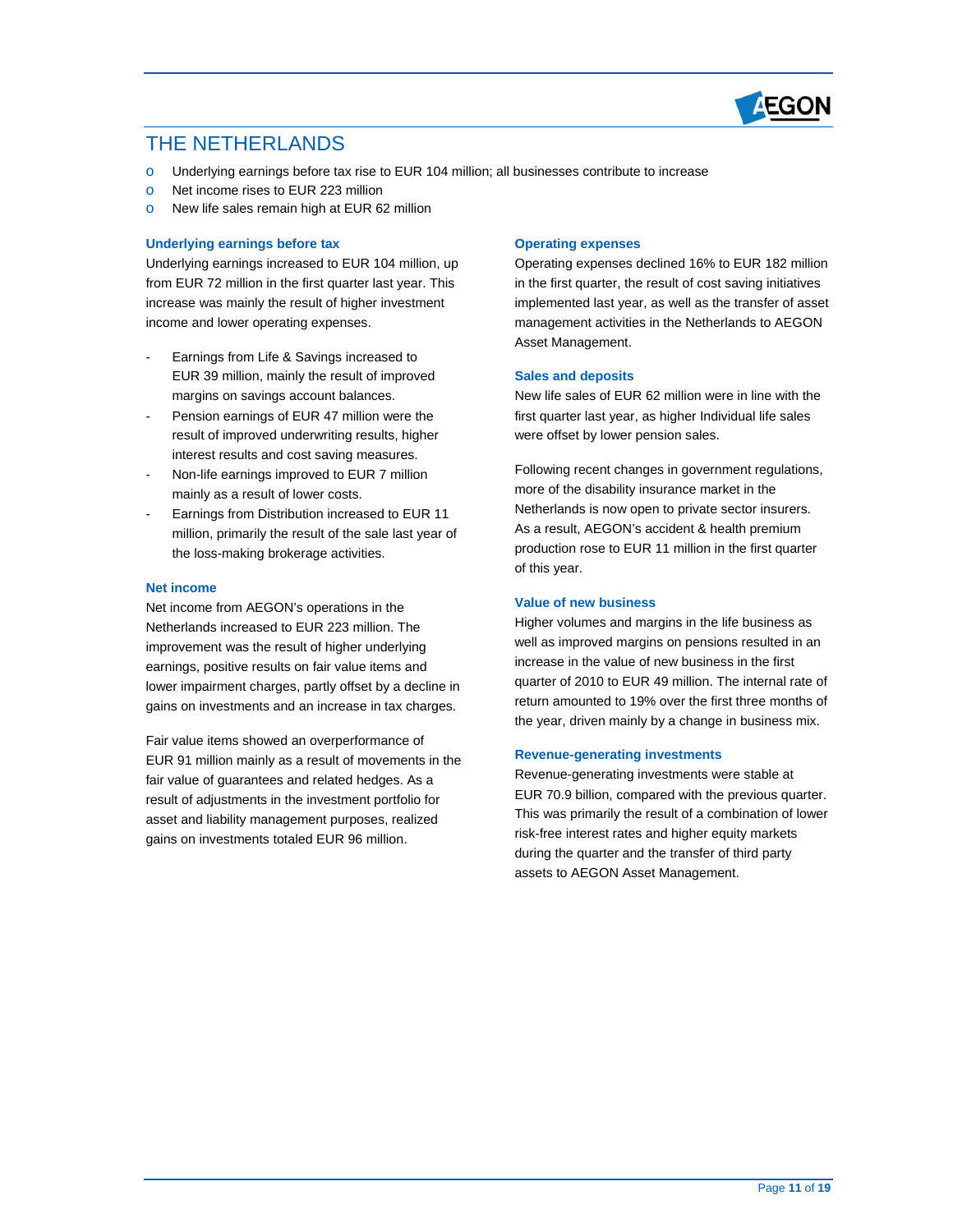# **AEGON**

### **UNITED KINGDOM**

| <b>GBP</b> millions                                     | Notes | Q1 2010        | Q4 2009 | %                        | Q1 2009 | %              |
|---------------------------------------------------------|-------|----------------|---------|--------------------------|---------|----------------|
|                                                         |       |                |         |                          |         |                |
| Underlying earnings before tax by line of business      |       |                |         |                          |         |                |
| Life                                                    |       | 18             | 10      | 80                       | 7       | 157            |
| Pensions                                                |       | 9              | 27      | (67)                     | 5       | 80             |
| Distribution                                            |       | (2)            | (8)     | 75                       | (3)     | 33             |
| Underlying earnings before tax                          |       | 25             | 29      | (14)                     | 9       | 178            |
|                                                         |       |                |         |                          |         |                |
| Fair value items                                        |       | $\overline{2}$ | 6       | (67)                     | 1       | 100            |
| Realized gains/(losses) on investments                  |       | $\overline{2}$ | 24      | (92)                     | 6       | (67)           |
| Impairment charges                                      |       | (7)            | (49)    | 86                       | (13)    | 46             |
| Other income/(charges)                                  | 8     | 21             | 8       | 163                      | (22)    |                |
| Income before tax                                       |       | 43             | 18      | 139                      | (19)    | ÷              |
| Income tax attributable to policyholder return          |       | (21)           | (8)     | (163)                    | 22      |                |
| Income before income tax on shareholders return         |       | 22             | 10      | 120                      | 3       | $\overline{a}$ |
| Income tax on shareholders return                       |       | (2)            | 3       |                          | 5       |                |
| Net income                                              |       | 20             | 13      | 54                       | 8       | 150            |
|                                                         |       |                |         |                          |         |                |
| Net income / (loss) attributable to:                    |       |                |         |                          |         |                |
| Equity holders of AEGON N.V.                            |       | 20             | 13      | 54                       | 8       | 150            |
|                                                         |       |                |         |                          |         |                |
| Net underlying earnings                                 |       | 22             | 29      | (24)                     | 11      | 100            |
| Commissions and expenses                                |       | 170            | 179     |                          | 153     | 11             |
| of which operating expenses                             |       | 95             | 109     | (5)<br>(13)              | 96      | (1)            |
|                                                         |       |                |         |                          |         |                |
| New life sales                                          | 9     |                |         |                          |         |                |
| Life single premiums                                    |       | 1,139          | 1,037   | 10                       | 1,199   | (5)            |
| Life recurring premiums annualized                      |       | 121            | 121     |                          | 133     | (9)            |
| Total recurring plus 1/10 single                        |       | 235            | 224     | 5                        | 253     | (7)            |
|                                                         |       |                |         |                          |         |                |
| Life                                                    |       | 26             | 31      | (16)                     | 71      | (63)           |
| Pensions                                                |       | 209            | 193     | 8                        | 182     | 15             |
| Total recurring plus 1/10 single                        |       | 235            | 224     | 5                        | 253     | (7)            |
|                                                         |       |                |         |                          |         |                |
| Gross deposits (on and off balance) by line of business |       |                |         |                          |         |                |
| Variable annuities                                      |       | 32             | 32      |                          | 47      | (32)           |
| <b>Total gross deposits</b>                             |       | 32             | 32      | $\overline{\phantom{a}}$ | 47      | (32)           |
|                                                         |       |                |         |                          |         |                |
| Net deposits (on and off balance) by line of business   |       |                |         |                          |         |                |
| Variable annuities                                      |       | 25             | 27      | (7)                      | 45      | (44)           |
| <b>Total net deposits</b>                               |       | 25             | 27      | (7)                      | 45      | (44)           |

### **REVENUE GENERATING INVESTMENTS**

|                                             | Mar. 31, | Dec. 31. |                |
|---------------------------------------------|----------|----------|----------------|
|                                             | 2010     | 2009     | %              |
| Revenue generating investments (total)      | 53,572   | 53.160   | $\mathbf{1}$   |
| Investments general account                 | 7.498    | 7.030    | $\overline{7}$ |
| Investments for account of policyholders    | 46.074   | 43.362   | 6              |
| Off balance sheet investments third parties |          | 2.768    |                |

For the amounts in euro see the Financial Supplement.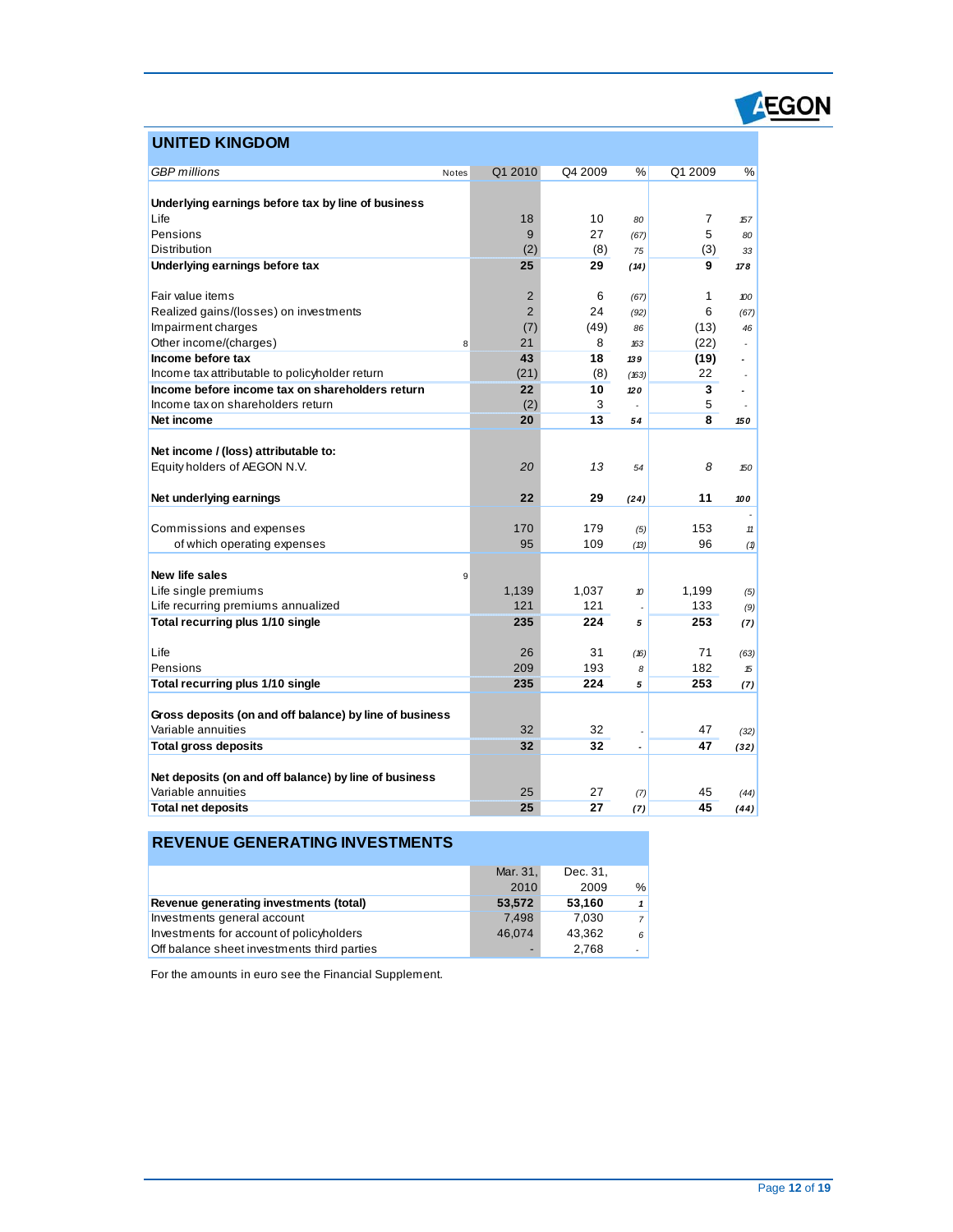

### UNITED KINGDOM

- o Underlying earnings before tax increase to GBP 25 million as financial markets improve
- o Net income increases to GBP 20 million
- o New life sales down to GBP 235 million, mainly the result of lower annuity sales

#### **Underlying earnings before tax**

 businesses in the United Kingdom increased to GBP 25 million in the first quarter as a result of improved financial markets and growth in the Underlying earnings before tax from AEGON's business.

- Earnings from Life & Protection increased to GBP 18 million due to a strong performance from annuities and lower than expected claims in the employee benefit business, which was closed last year.
- - Pension earnings increased to GBP 9 million as the positive effects of improved equity and credit markets and further business growth were offset partly by higher expenses.
- for the first quarter to GBP 2 million. AEGON's distribution businesses benefited from improved market conditions, limiting their losses

#### **Net income**

 Net income in the first quarter 2010 increased to GBP 20 million mainly as a result of higher underlying quarters. Fair value items made a positive contribution on the back of stronger equity markets, while realized gains on investments decreased. earnings and a decline in impairments. Impairments totaled GBP 7 million, their lowest level for five

#### **Operating expenses**

 Operating expenses decreased 1% to GBP 95 million as higher costs were offset by the transfer of asset management activities at the beginning of the year to AEGON Asset Management.

#### **Sales and deposits**

 sales of pension and retirement products were offset by a decrease in sales of immediate annuities following repricing and the impact of the closure of Kingdom in the second quarter last year. Also, the comparable quarter last year included existing AEGON group personal pension business that was transferred internally to new group pension contracts. AEGON has decided not to include these rewrites as gives a clearer indication of new premium secured. New life sales decreased to GBP 235 million. Higher AEGON's employee benefit business in the United part of new business reporting in the future as this

#### **Value of new business**

 AEGON's value of new business declined to GBP 12 million as a result of repricing immediate annuities investment strategy and invest new assets in gilts. The internal rate of return on new business was 11%. and the decision to adopt a more conservative

#### **Revenue-generating investments**

Revenue-generating investments amounted to were offset by the transfer of third-party investments GBP 53.6 billion as increases in both the general account and for account of policyholders investments to AEGON Asset Management.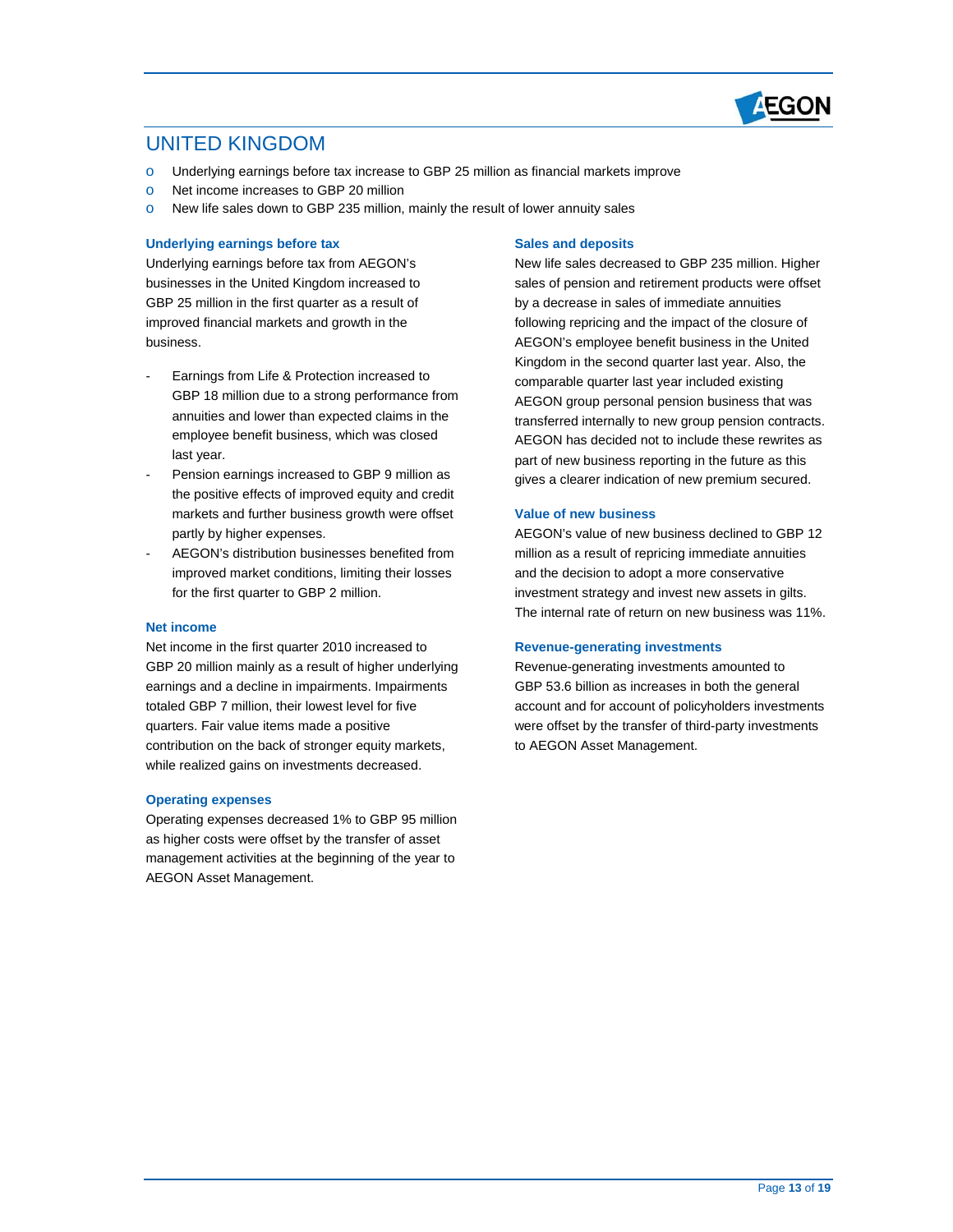# EGON

### **NEW MARKETS**

| <b>EUR</b> millions                                       | Q1 2010        | Q4 2009                  | %    | Q1 2009        | %                            |
|-----------------------------------------------------------|----------------|--------------------------|------|----------------|------------------------------|
|                                                           |                |                          |      |                |                              |
| Underlying earnings before tax                            |                |                          |      |                |                              |
| Central Eastern Europe                                    | 27             | 29                       | (7)  | 26             | 4                            |
| Asia<br>Spain & France                                    | (6)<br>20      | (6)<br>24                |      | (8)<br>14      | 25                           |
| Variable Annuities Europe                                 | (2)            | 1                        | (17) | (1)            | 43<br>(100)                  |
| <b>AEGON Asset Management</b>                             | $\overline{7}$ |                          |      |                |                              |
| Underlying earnings before tax                            | 46             | 48                       | (4)  | 31             | 48                           |
|                                                           |                |                          |      |                |                              |
| Fair value items                                          | 3              | (2)                      | ÷,   | 3              |                              |
| Realized gains/(losses) on investments                    | 3              | $\overline{\phantom{a}}$ |      | 2              | 50                           |
| Impairment charges                                        | (2)            | (21)                     | 90   | (4)            | 50                           |
| Other income/(charges)                                    |                | (4)                      | ÷.   | $\blacksquare$ |                              |
| Income before tax                                         | 50             | 21                       | 138  | 32             | 56                           |
| Income tax<br>Net income                                  | (13)<br>37     | (2)<br>19                |      | (24)<br>8      | 46                           |
|                                                           |                |                          | 95   |                | $\qquad \qquad \blacksquare$ |
| Net income / (loss) attributable to:                      |                |                          |      |                |                              |
| Equity holders of AEGON N.V.                              | 36             | 19                       | 89   | 8              | ÷,                           |
| Minority Interest                                         | $\mathbf{1}$   |                          | Ĭ.   |                | ×,                           |
|                                                           |                |                          |      |                |                              |
| Net underlying earnings                                   | 32             | 36                       | (11) | 7              | $\overline{\phantom{a}}$     |
|                                                           |                |                          |      |                | ÷,                           |
| Commissions and expenses                                  | 175<br>133     | 103<br>62                | 70   | 111<br>59      | 58                           |
| of which operating expenses                               |                |                          | 115  |                | 25                           |
| New life sales                                            |                |                          |      |                |                              |
| Life single premiums                                      | 108            | 110                      | (2)  | 192            | (44)                         |
| Life recurring premiums annualized                        | 55             | 63                       | (13) | 65             | (15)                         |
| Total recurring plus 1/10 single                          | 66             | 74                       | (11) | 84             | (21)                         |
|                                                           |                |                          |      |                |                              |
| Life                                                      | 53             | 59                       | (10) | 50             | 6                            |
| Associates                                                | 13<br>66       | 15<br>74                 | (13) | 34<br>84       | (62)                         |
| Total recurring plus 1/10 single                          |                |                          | (11) |                | (21)                         |
| Central Eastern Europe                                    | 19             | 22                       | (14) | 15             | 27                           |
| Asia                                                      | 10             | 8                        | 25   | 14             | (29)                         |
| Spain & France                                            | 37             | 44                       | (16) | 55             | (33)                         |
| Total recurring plus 1/10 single                          | 66             | 74                       | (11) | 84             | (21)                         |
|                                                           |                |                          |      |                |                              |
| New premium production accident and health insurance      | 4              | 1                        |      | 2              | 100                          |
| New premium production general insurance                  | 6              | 14                       | (57) | 5              | 20                           |
| Gross deposits (on & off balance)                         |                |                          |      |                |                              |
| Central Eastern Europe                                    | 226            | 235                      | (4)  | 179            | 26                           |
| Asia                                                      | 44             |                          | ä,   | 4              | ÷,                           |
| Spain & France                                            | 25             | 32                       | (22) | 8              |                              |
| Variable Annuities Europe                                 | 188            | 160                      | 18   | 146            | 29                           |
| <b>AEGON Asset Management</b>                             | 1,110          | 750                      | 48   | 745            | 49                           |
| <b>Total gross deposits</b>                               | 1,593          | 1,177                    | 35   | 1,082          | 47                           |
|                                                           |                |                          |      |                |                              |
| Net deposits (on & off balance)<br>Central Eastern Europe |                | 142                      |      | 94             |                              |
| Asia                                                      | 69<br>25       |                          | (51) | 1              | (27)                         |
| Spain & France                                            | 25             | (17)                     | ÷.   | (9)            | ÷.                           |
| Variable Annuities Europe                                 | 79             | 21                       |      | 43             | 84                           |
| <b>AEGON Asset Management</b>                             | (77)           | (128)                    | 40   | (443)          | 83                           |
| <b>Total net deposits</b>                                 | 121            | 18                       | ÷.   | (314)          | $\blacksquare$               |

### **REVENUE GENERATING INVESTMENTS**

|                                             | Mar. 31, | Dec. 31, |             |
|---------------------------------------------|----------|----------|-------------|
|                                             | 2010     | 2009     | %           |
| Revenue generating investments (total)      | 28,233   | 17.045   | 66          |
| Investments general account                 | 2.941    | 2.707    | 9           |
| Investments for account of policyholders    | 5.629    | 5.355    | $5^{\circ}$ |
| Off balance sheet investments third parties | 19,663   | 8.983    | 119         |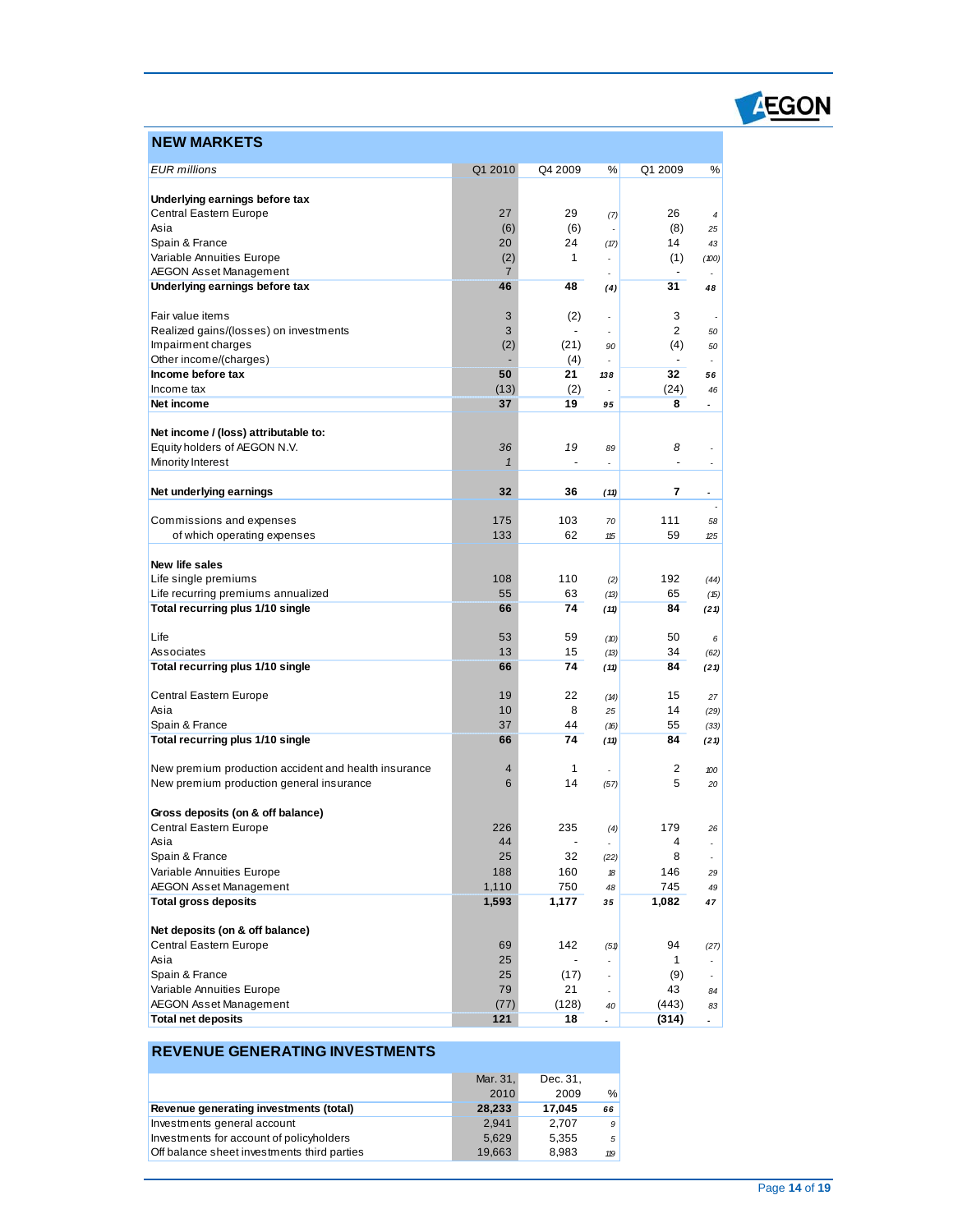

### NEW MARKETS

- o Underlying earnings before tax increase to EUR 46 million
- o Net income up to EUR 37 million
- o New life sales decline to EUR 66 million, primarily a result of lower sales in Spain

#### **Underlying earnings before tax**

Underlying earnings before tax amounted to EUR 46 million as a result of improved results in most units and the inclusion for the first time of earnings from AEGON Asset Management.

- increased to EUR 27 million, as higher results by lower earnings from the pension and non-life insurance businesses. - Earnings from **Central & Eastern Europe**  from the life insurance business following strict underwriting and cost savings were partly offset
- insurance businesses.<br>- Operations in Asia made a loss of EUR 6 million. the sale last year of AEGON's loss-making life and Retirement Products recorded a loss as a in Japan. In addition, results last year included Life insurance results were positively affected by insurance activities in Taiwan. Individual Savings result of the company's variable annuity business earnings from AEGON's asset management operations. These earnings are now reported separately. Underlying earnings before tax mounted to EUR 48<br>
Underlying earnings before tax amounted to EUR 46<br>
million is a result of improved results in most units<br>
and the incit tens of earnings from Contral & Eastern Europe<br>
incr
- EUR 20 million, mainly due to a higher - Earnings from **Spain and France** increased to contribution from La Mondiale in France.
- - **Variable Annuities Europe** reported a loss of EUR 2 million, while earnings from **AEGON Asset Management** amounted to EUR 7 million.

#### **Net income**

 quarter to EUR 37 million as a result of higher impairment on deferred tax assets in Taiwan, which resulted in an exceptionally high effective tax rate. Net income from New Markets increased in the first underlying earnings and lower tax charges. Net income for the same period last year had included an

#### **Operating expenses**

 The increase compared with last year is due to the Markets, effective from the first quarter this year. Operating expenses amounted to EUR 133 million. inclusion of AEGON Asset Management in New

 New life sales for New Markets declined to EUR 66 premiums in Spain. million in the first quarter. Sales growth in both Central & Eastern Europe and China was more than offset by lower sales of both recurring and single

- - All countries in Central & Eastern Europe contributed to a 27% increase in new life sales to EUR 19 million, while new premium production for non-life insurance increased to EUR 6 million, despite increased competition.
- - In Asia, new life sales amounted to EUR 10 million as both China and India reported increased sales. In China, the company's joint- the province of Hubei. venture received a license to sell its products in
- In Spain, due to the difficult economic environment, total new life sales for AEGON in Spain declined by 33% in the first quarter of 2010 to EUR 37 million.

 Gross deposits from New Markets increased 47% to EUR 1.6 billion primarily as a result of higher thirdparty asset management inflows.

#### **Value of new business**

 New Markets' value of new business amounted to business in Spain. The internal rate of return EUR 31 million. Higher contributions from Central & Eastern Europe, AEGON's European variable annuity business and the company's operations in China were more than offset by a decline in the value of new remained high.

#### **Revenue-generating investments**

Revenue-generating investments increased to Revenue-generating investments increased to<br>EUR 28.2 billion, driven by the inclusion for the first bond business in Dublin and a further improvement in time of AEGON's Asset Management and off-shore financial markets.<br>
Page **15** of **19**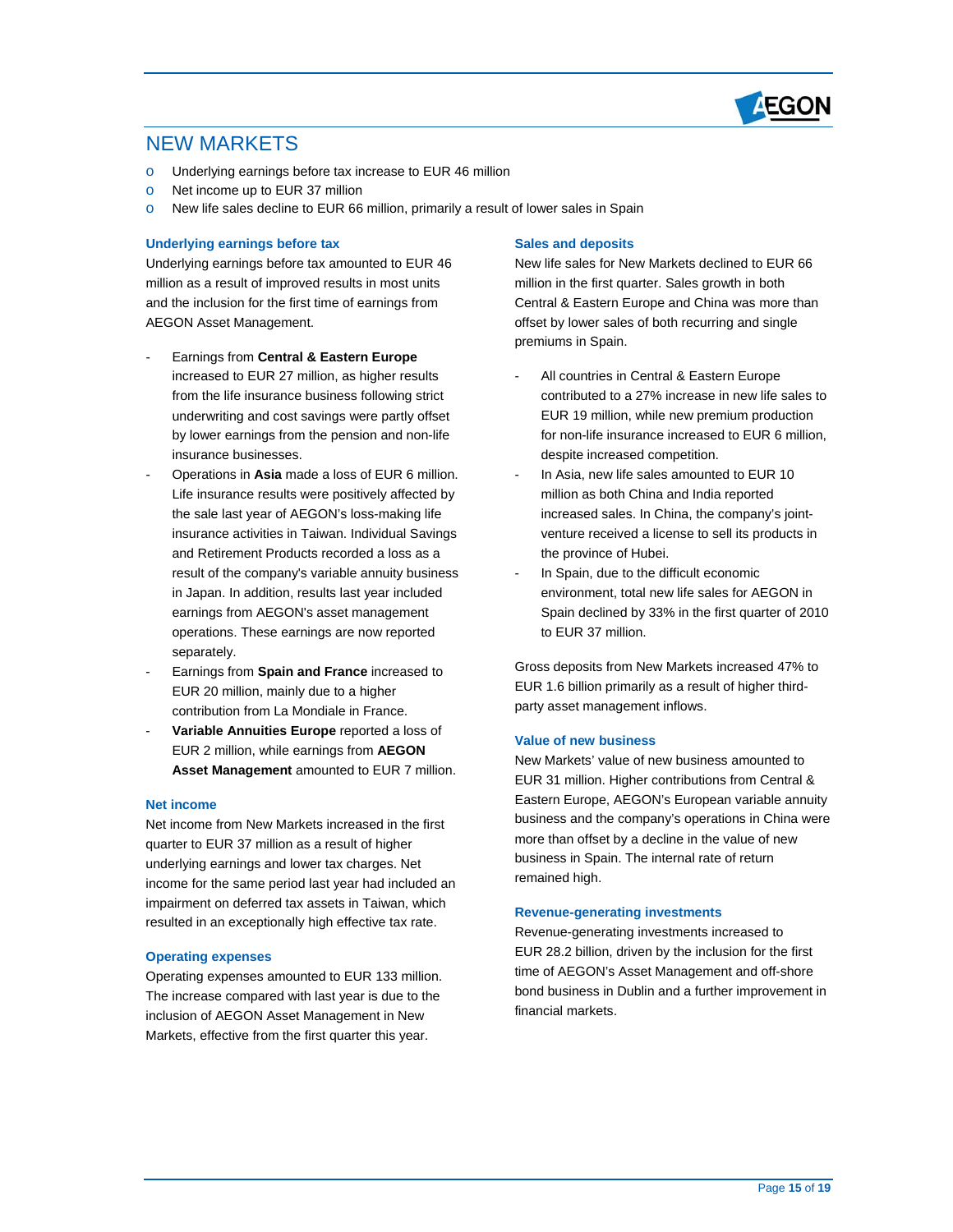

### APPENDIX II

| <b>VALUE OF NEW BUSINESS AND IRR</b> |            |            |      |  |
|--------------------------------------|------------|------------|------|--|
|                                      | <b>VNB</b> | <b>VNB</b> |      |  |
| EUR millions, after tax              | Q1 2010    | Q1 2009    | $\%$ |  |
| Americas                             | 52         | 79         | (34) |  |
| The Netherlands                      | 49         | 31         | 58   |  |
| <b>United Kingdom</b>                | 14         | 58         | (76) |  |
| <b>New Markets</b>                   | 31         | 34         | (9)  |  |
| Total                                | 146        | 201        | (27) |  |

|                                                                            | IRR <sub>%</sub>             | IRR%                         |
|----------------------------------------------------------------------------|------------------------------|------------------------------|
| EUR millions, after tax                                                    | Q1 2010                      | Q1 2009                      |
| Americas<br>The Netherlands<br><b>United Kingdom</b><br><b>New Markets</b> | 12.6<br>19.2<br>10.7<br>34.2 | 10.3<br>14.1<br>15.0<br>35.5 |
| Total                                                                      | 19.3                         | 17.8                         |

| <b>MODELED NEW BUSINESS, APE AND DEPOSITS</b> |                     |         |            |               |  |
|-----------------------------------------------|---------------------|---------|------------|---------------|--|
| <b>Premium business</b>                       |                     |         |            |               |  |
|                                               |                     |         | <b>APE</b> |               |  |
| <b>EUR</b> millions                           | <b>Notes</b>        | Q1 2010 | Q1 2009    | %             |  |
|                                               | $\boldsymbol{\eta}$ |         |            |               |  |
| Americas                                      |                     | 245     | 266        | (8)           |  |
| The Netherlands                               |                     | 93      | 78         | $\mathcal{D}$ |  |
| United Kingdom                                |                     | 265     | 224        | $\mathcal{B}$ |  |
| <b>New Markets</b>                            |                     | 80      | 202        | (60)          |  |
| Total                                         |                     | 683     | 769        | (11)          |  |

|                       | <b>Deposit business</b><br><b>Deposits</b> |         |               |
|-----------------------|--------------------------------------------|---------|---------------|
| <b>EUR</b> millions   | Q1 2010                                    | Q1 2009 | $\frac{9}{6}$ |
|                       |                                            |         |               |
| Americas              | 3,926                                      | 5,252   | (25)          |
| <b>United Kingdom</b> | 34                                         |         |               |
| New Markets           | 307                                        | 137     | 24            |
| <b>Total</b>          | 4,267                                      | 5,389   | (21)          |

| <b>VNB/PVNBP SUMMARY</b> |              |                         |              |                      |                    |
|--------------------------|--------------|-------------------------|--------------|----------------------|--------------------|
|                          |              | <b>Premium business</b> |              |                      |                    |
|                          |              | <b>VNB</b>              | <b>PVNBP</b> | VNB/<br><b>PVNBP</b> | VNB/<br><b>APE</b> |
| <b>EUR</b> millions      | <b>Notes</b> | Q1 2010                 |              | $\%$                 | %                  |
|                          | 11           |                         |              |                      |                    |
| Americas                 |              | 27                      | 1,042        | 2.6                  | 11.2               |
| The Netherlands          |              | 49                      | 708          | 7.0                  | 53.1               |
| <b>United Kingdom</b>    |              | 14                      | 1.724        | 0.8                  | 5.2                |
| <b>New Markets</b>       |              | 22                      | 589          | 3.8                  | 28.0               |
| <b>Total</b>             |              | 113                     | 4,064        | 2.8                  | 16.5               |

|                       |              | <b>Deposit business</b> |              |              |                 |
|-----------------------|--------------|-------------------------|--------------|--------------|-----------------|
|                       |              | <b>VNB</b>              | <b>PVNBP</b> | VNB/         | VNB/            |
|                       |              |                         |              | <b>PVNBP</b> | <b>Deposits</b> |
| EUR millions          | <b>Notes</b> | Q1 2010                 |              | $\%$         | %               |
|                       | 11           |                         |              |              |                 |
| Americas              |              | 24                      | 5,554        | 0.4          | 0.6             |
| <b>United Kingdom</b> |              | (0)                     | 34           | (0.7)        | (0.7)           |
| <b>New Markets</b>    |              | 9                       | 504          | 1.8          | 2.9             |
| <b>Total</b>          |              | 33                      | 6,091        | 0.5          | 0.8             |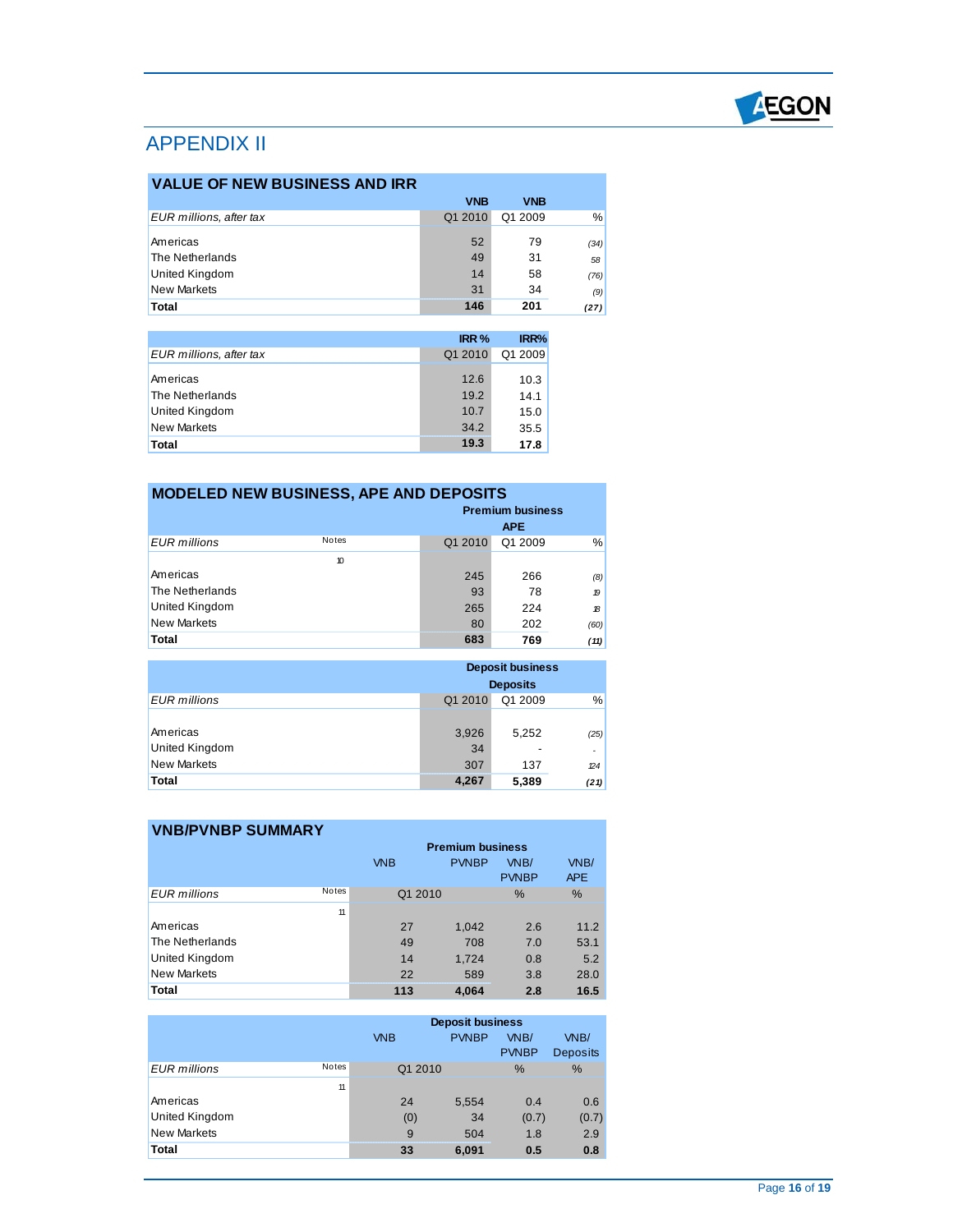

#### **Notes:**

- $1)$  For a definition of underlying earnings and the reconciliation from underlying earnings to income before tax we refer to Note 3 "Segm ent information" of our Condens ed cons olidated interim financial s tatements.
- $^{2)}$  Net income refers to net income attributable to equity holders of AEGON N.V. and minority interest.
- $3)$  New life sales is defined as new recurring premiums + 1/10 of single premiums.
- $4$  Deposits on and off balance sheet. Run-off businesses includes results of business units where management has decided to exit the market and to run-off the existing block of business.
- $5$  Return on equity is calculated by dividing the net underlying earnings after cost of leverage by the average shareholders' equity excluding the preferred shares and the revaluation reserve.
- $6$  Capital securities that are denominated in foreign currencies are, for purposes of calculating the capital base ratio, revalued to the period-end exchange rate.
- 7) All ratios exclude AEGON's revaluation res erve.
- $8$  Included in other non-operating income/(charges) are charges made to policyholders with respect to income tax. There is an equal and opposite tax charge which is reported in the line Income tax attributable to policyholder return.
- $9$  Includes production on investment contracts without a discretionary participation feature of which the proceeds are not recognized as revenues but are directly added to our investment contract liabilities.
- $10)$  APE = recurring premium + 1/10 single premium.
- <sup>11)</sup> PVNBP: Present Value New Business Premium.
- a) The calculation of the IGD (Insurance Group Directive) capital surplus and ratio are based on Solvency I capital requirements on IFRS for entities within the EU (Pillar I for AEGON UK), and local regulatory s olvency measurem ents for non-EU entities. Specifically, required capital for the life insurance companies in the US is calculated as two times the upper end of the Company Action Level range (200%) as applied by the National Association of Insurance Commissioners in the US. The calculation of the regulator only allows the available capital num ber of the With-Profit funds included in overall local available capital to be equal to IGD ratio excludes the available and required capital of the UK With-Profit funds. In the UK s olvency surplus calculation the local the am ount of With-Profit funds' required capital.
- $b)$  The results in this release are unaudited.

#### **Currencies**

Income statem ent items : average rate 1 EUR = USD 1.3838 (2009: USD 1.3023).

Income statement items : average rate 1 EUR = GBP 0.8865 (2009: GBP 0.9070).

Balance s heet items : closing rate 1 EUR = USD 1.3479 (2009: USD 1.3308; year-end 2009: USD 1.4406).

Balance s heet items : closing rate 1 EUR = GBP 0.8898 (2009: GBP 0.9308; year-end 2009: GBP 0.8881).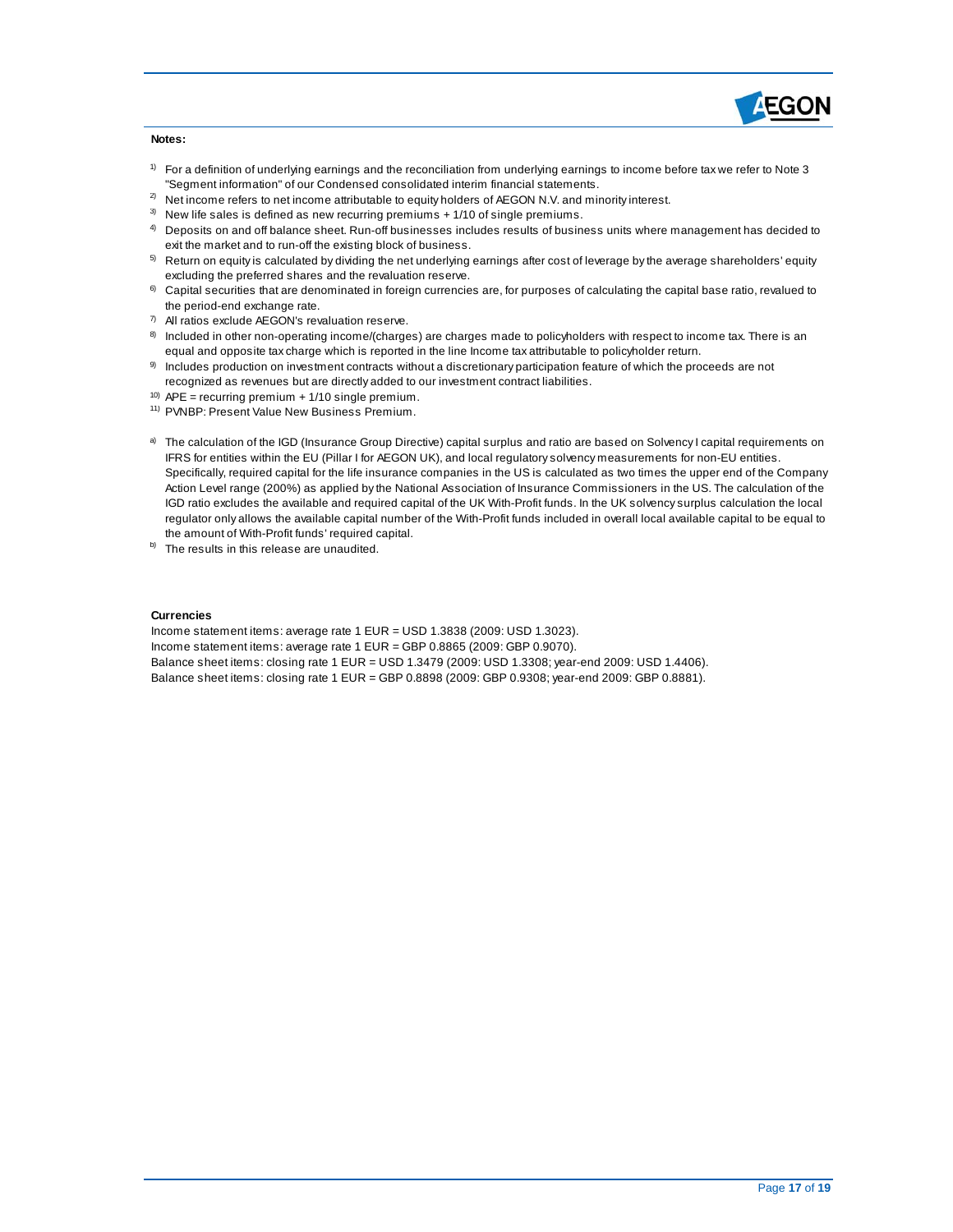### ADDITIONAL INFORMATION

 **The Hague, May 12, 2010** 

#### **Media conference call**

Audio webcast on www.aegon.com 08:15 CET

#### **Analyst & investor conference call**

Audio webcast on www.aegon.com UK: + 44 208 515 2302 NL: +31 20 796 5332 15:00 CET Call-in numbers (listen only): USA: +1 480 629 9822

### **Supplements**

 AEGON's Q1 2010 Financial Supplement and Condensed Consolidated Interim Financial Statements are available on www.aegon.com.

#### **About AEGON**

 As an international life insurance, pension and investment company based in The Hague, AEGON has businesses in over twenty markets in the Americas, Europe and Asia. AEGON companies employ approximately 28,000 people and have more than 40 million customers across the globe.

| <b>Key figures - EUR</b>                          | <b>First quarter 2010</b> | Full year 2009 |
|---------------------------------------------------|---------------------------|----------------|
| Underlying earnings before tax                    | 488 million               | 1.2 billion    |
| New life sales                                    | 538 million               | 2.1 billion    |
| Gross deposits (excl. run-off)                    | 7.8 billion               | 28 billion     |
| Revenue generating investments<br>(end of period) | 388 billion               | 363 billion    |

#### **Contact information**

 **Media relations: Greg Tucker** 

+31(0)70 344 8956 gcc-ir@aegon.com

#### **Investor relations: Gerbrand Nijman**

 877 548 9668 – toll free USA only +31 (0)70 344 8305 ir@aegon.com

www.aegon.com